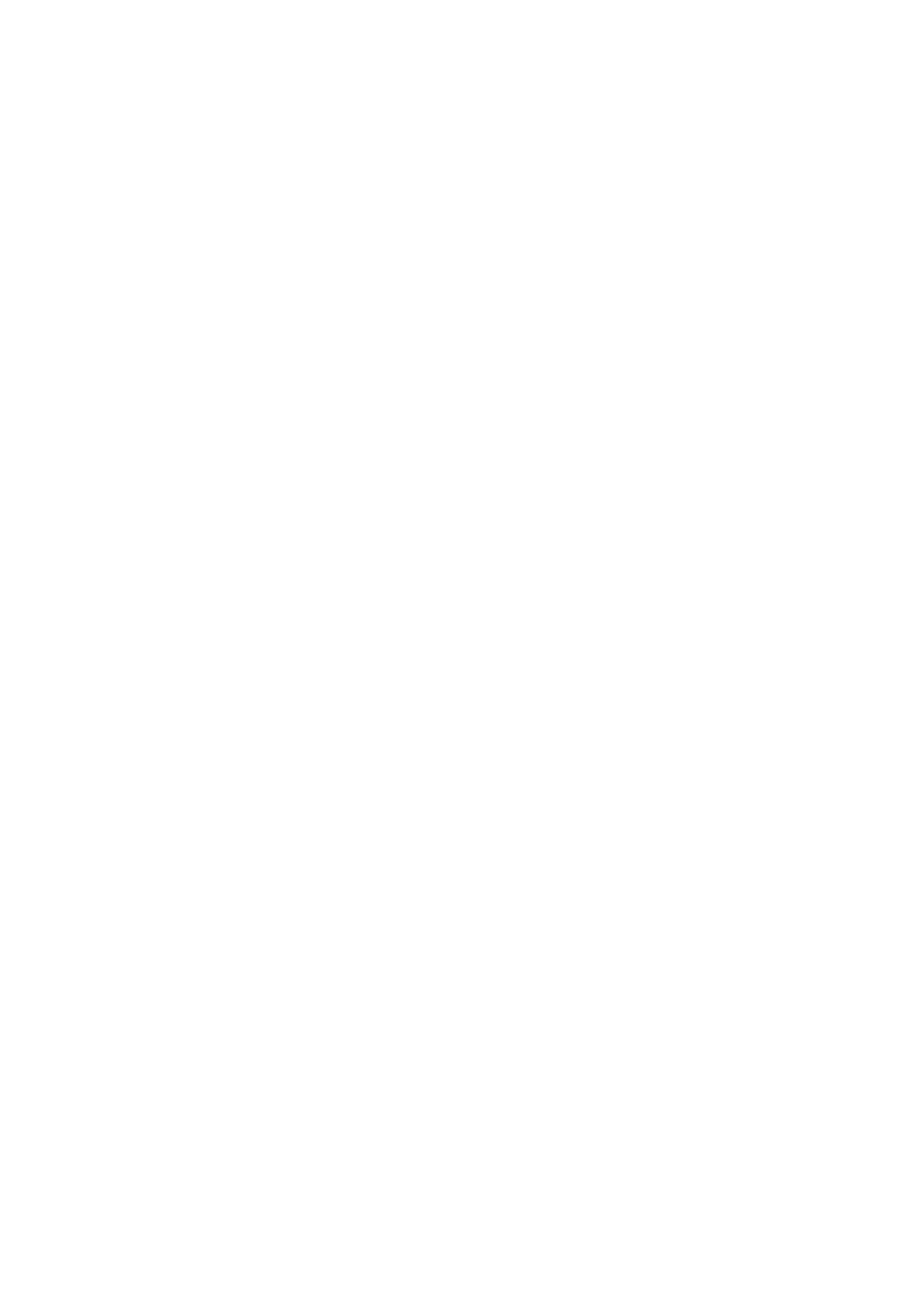# **Controllability of Dynamic Systems:**

*The Green's Function Approach*

By **Ara S. Avetisyan**

*Institute of Mechanics, NAS of Armenia*

## **Asatur Zh. Khurshudyan**

*Institute of Mechanics, NAS of Armenia Shanghai Jiao Tong University, China*

Cambridge **Scholars** Publishing

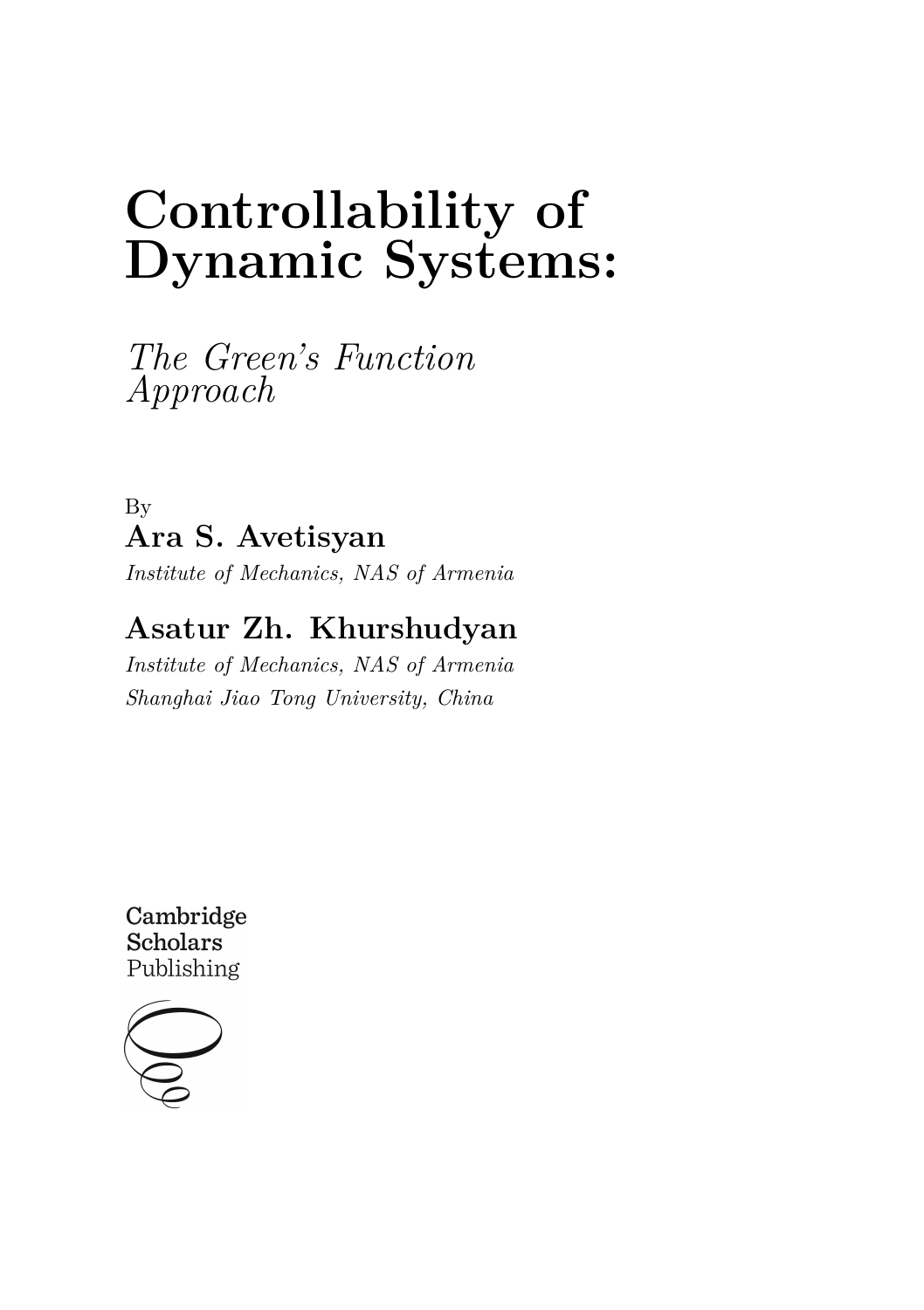Controllability of Dynamic Systems: The Green's Function Approach

By Ara S. Avetisyan and Asatur Zh. Khurshudyan

Editor: Jonathan Bartlett, The Blyth Institute

This book first published 2018

Cambridge Scholars Publishing

Lady Stephenson Library, Newcastle upon Tyne, NE6 2PA, UK

British Library Cataloguing in Publication Data A catalogue record for this book is available from the British Library

Copyright © 2018 by Ara S. Avetisyan and Asatur Zh. Khurshudyan

All rights for this book reserved. No part of this book may be reproduced, stored in a retrieval system, or transmitted, in any form or by any means, electronic, mechanical, photocopying, recording or otherwise, without the prior permission of the copyright owner.

ISBN (10): 1-5275-0892-7 ISBN (13): 978-1-5275-0892-7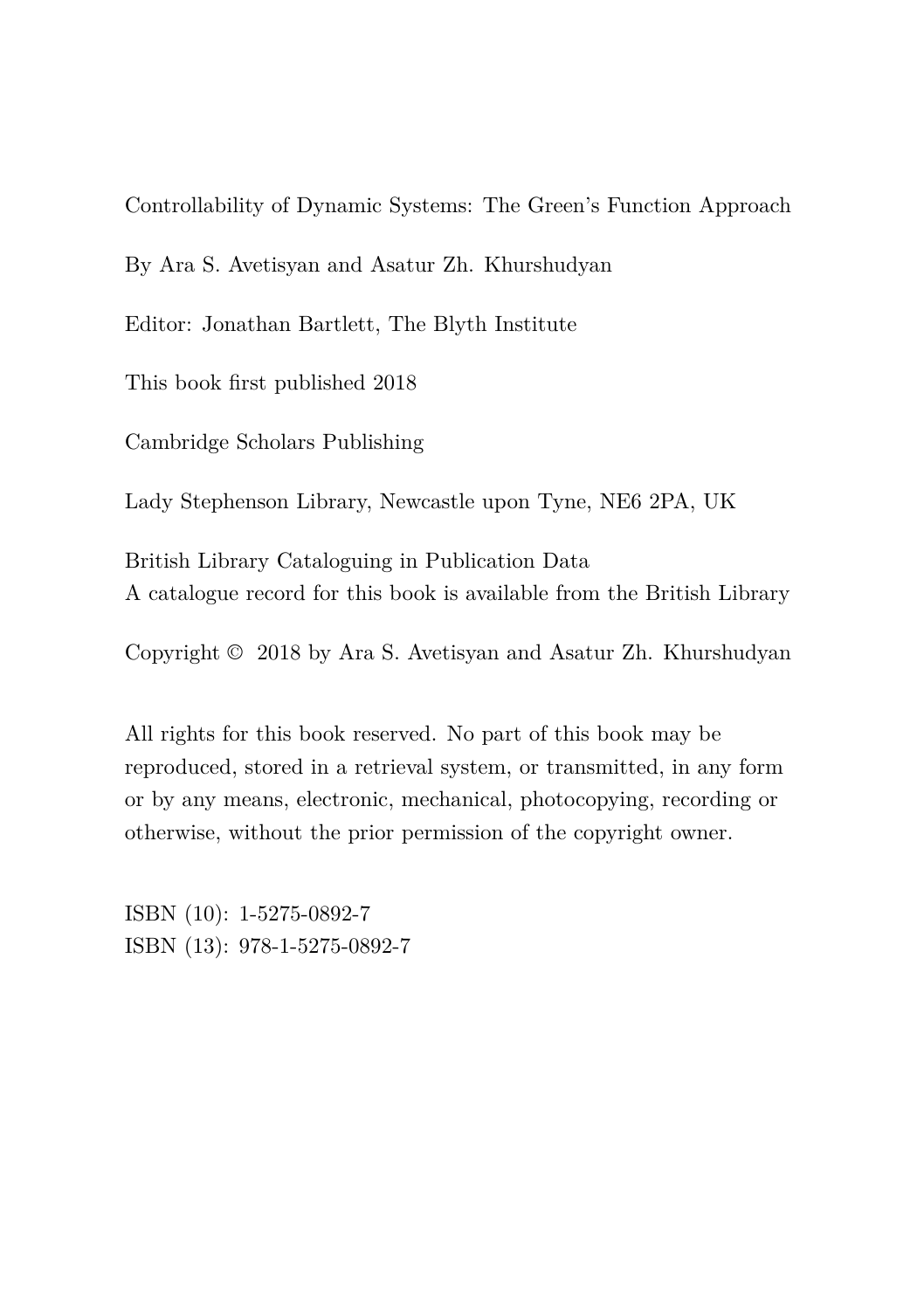**A. A.**: To Academician of NAS of Armenia Sergei A. Ambartsumyan, on the occasion of his 95<sup>th</sup> birthday

**As. Kh.**: To my dearest mom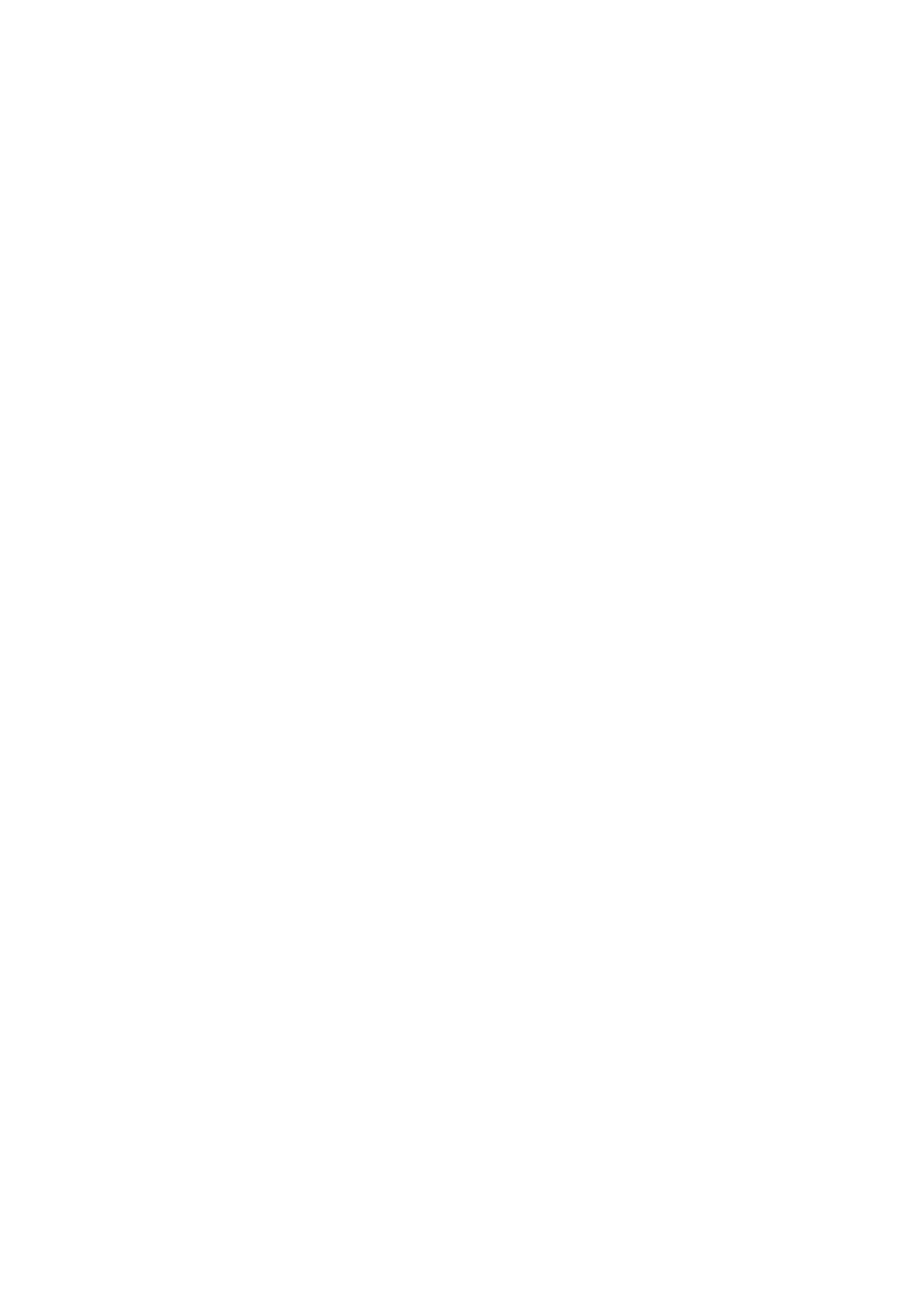## **Contents**

| List of Figures |                      |                 |                                                            | хi |                |
|-----------------|----------------------|-----------------|------------------------------------------------------------|----|----------------|
|                 | List of Tables<br>XV |                 |                                                            |    |                |
|                 | $\bf Preface$        |                 |                                                            |    | xvii           |
|                 |                      |                 | Acknowledgements                                           |    | xxi            |
|                 |                      | List of Symbols |                                                            |    | xxiii          |
| 1               |                      | Introduction    |                                                            |    | $\mathbf 1$    |
|                 | $1.1\,$              |                 |                                                            |    | $\overline{2}$ |
|                 |                      | 1.1.1           | Exact Controllability $\ldots \ldots \ldots \ldots \ldots$ |    | 3              |
|                 |                      | 1.1.2           | Approximate Controllability                                |    | $\overline{5}$ |
|                 |                      | 1.1.3           | Choice of the Set of Admissible Controls                   |    | $\overline{7}$ |
|                 |                      | 1.1.4           | Resolving Controls                                         |    | 9              |
|                 |                      | 1.1.5           | Methods of Finding Resolving Controls                      |    | 10             |
|                 | 1.2                  |                 | The Green's Function Method for Linear Systems             |    | 13             |
|                 |                      | 1.2.1           | Particular Cases                                           |    | 20             |
|                 | $1.3\,$              |                 | The Green's Function Method for Nonlinear Systems          |    | 29             |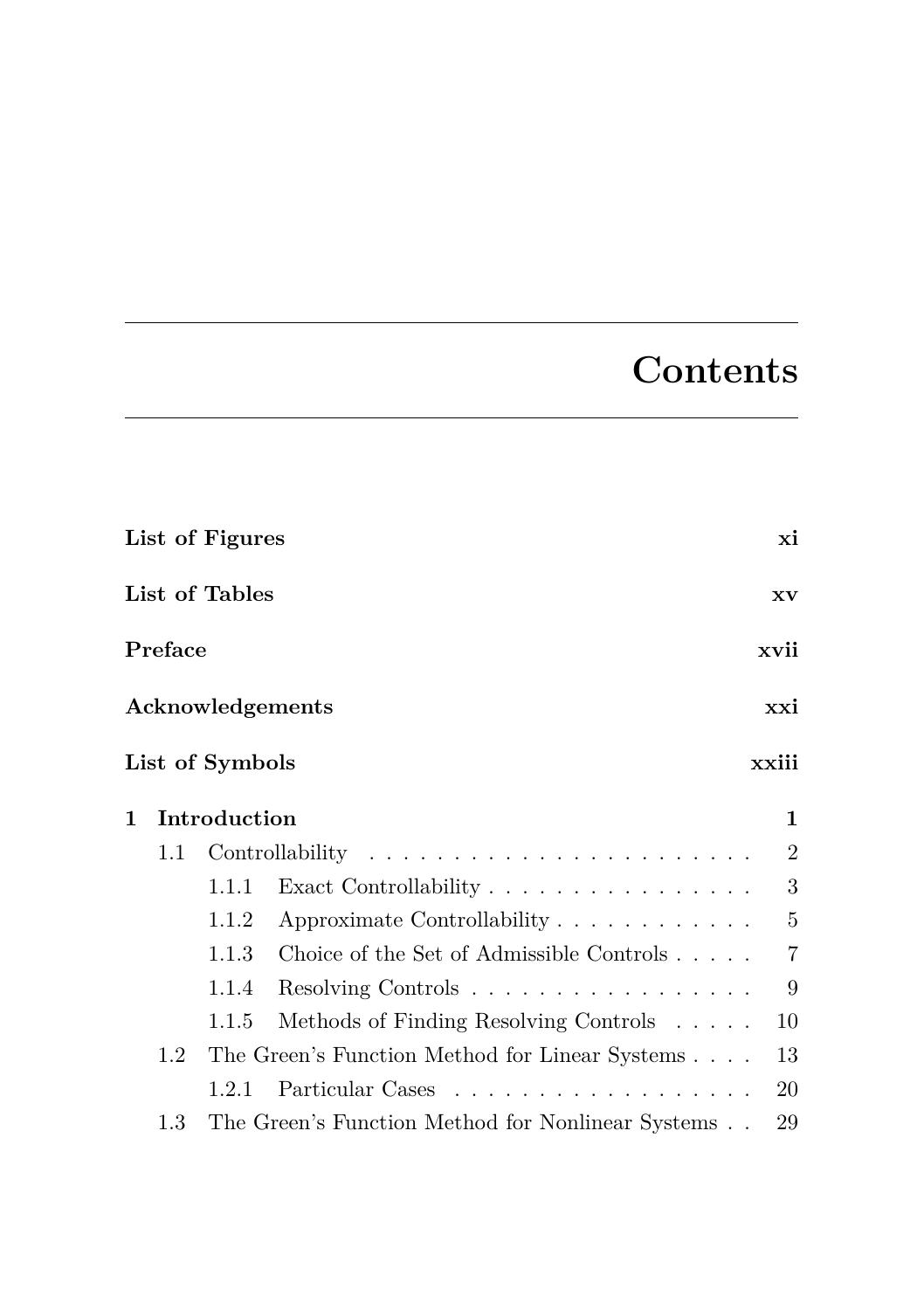|          |     | 1.3.1                 | Cacuci's Approach                                                                    | 31  |
|----------|-----|-----------------------|--------------------------------------------------------------------------------------|-----|
|          |     | 1.3.2                 | Frasca's Approach                                                                    | 35  |
|          | 1.4 |                       | The Green's Function Method in Controllability Analysis                              | 48  |
| $\bf{2}$ |     | <b>Linear Systems</b> |                                                                                      | 51  |
|          | 2.1 |                       |                                                                                      | 52  |
|          | 2.2 |                       |                                                                                      | 55  |
|          |     | 2.2.1                 | Particular Cases: Exact Controllability                                              | 59  |
|          |     | 2.2.2                 | Particular Cases: Approximate Controllability .                                      | 61  |
|          | 2.3 |                       | Particular Solutions of the Resolving System $\phantom{a} \ldots \phantom{a} \ldots$ | 66  |
|          |     | 2.3.1                 | Exact Controllability                                                                | 66  |
|          |     | 2.3.2                 | Approximate Controllability                                                          | 73  |
|          | 2.4 | Examples              |                                                                                      | 81  |
|          |     | 2.4.1                 | Finite Thin Inhomogeneous Rod Heated from Both                                       |     |
|          |     |                       |                                                                                      | 81  |
|          |     | 2.4.2                 | Semi-Infinite Rod Heated by a Point Source                                           | 92  |
|          |     | 2.4.3                 | Elastic Beam Subjected to a Dynamic Load with                                        |     |
|          |     |                       | Uncertainty $\ldots \ldots \ldots \ldots \ldots \ldots \ldots$                       | 98  |
|          |     | 2.4.4                 | Square Heated from the Boundary $\dots \dots$                                        | 111 |
| 3        |     |                       | <b>Nonlinear Systems</b>                                                             | 127 |
|          | 3.1 |                       |                                                                                      | 128 |
|          | 3.2 |                       |                                                                                      | 130 |
|          | 3.3 | Examples              |                                                                                      | 133 |
|          |     | 3.3.1                 | Pendulum with Cubic Non-Linearity                                                    | 133 |
|          |     | 3.3.2                 | Sine-Gordon Equation $\ldots \ldots \ldots \ldots \ldots$                            | 141 |
|          |     | 3.3.3                 | Approximation Error Analysis                                                         | 142 |
|          | 3.4 |                       |                                                                                      | 144 |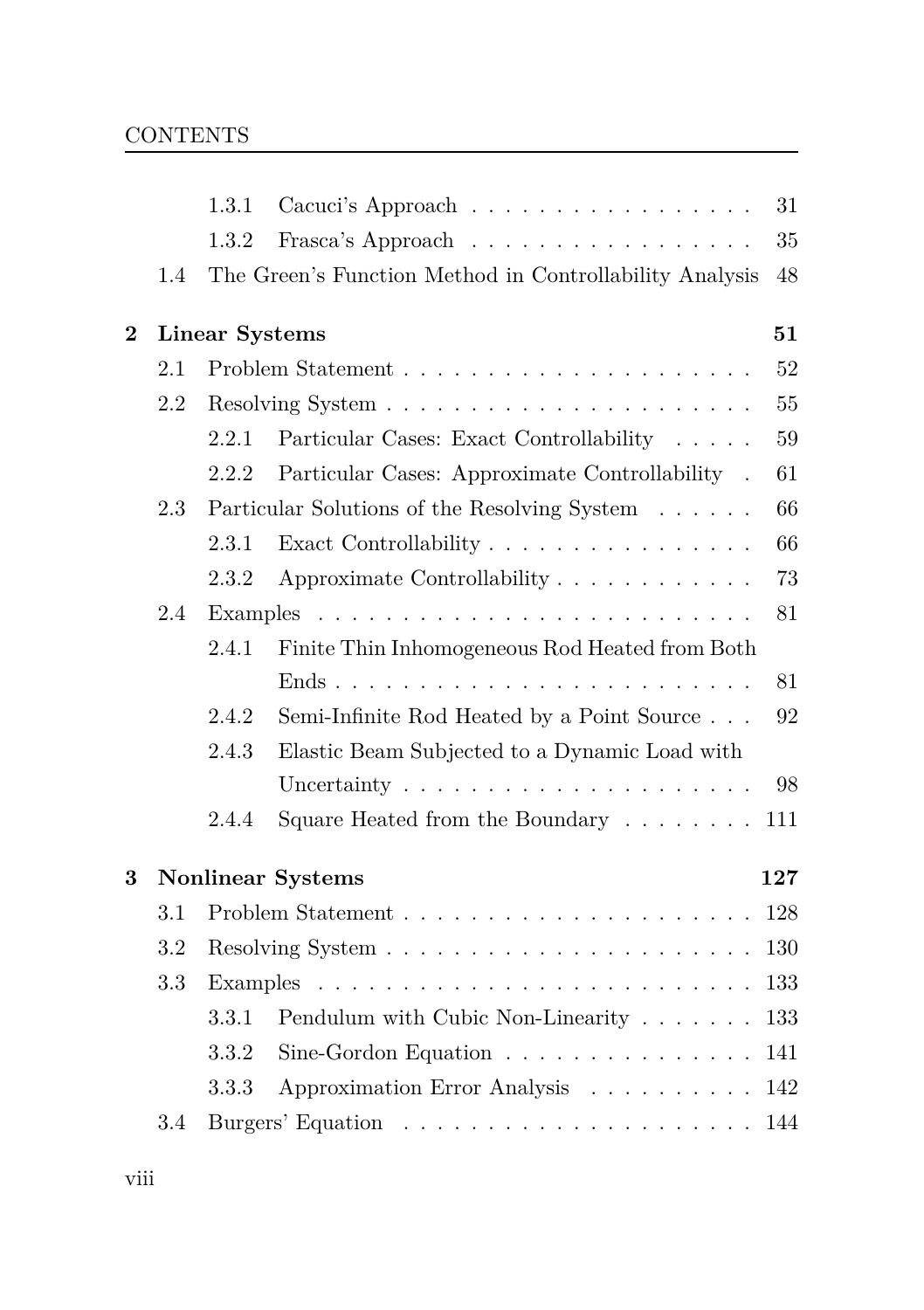| <b>Summary</b>      | 159 |
|---------------------|-----|
| <b>Bibliography</b> | 163 |
| Index               | 191 |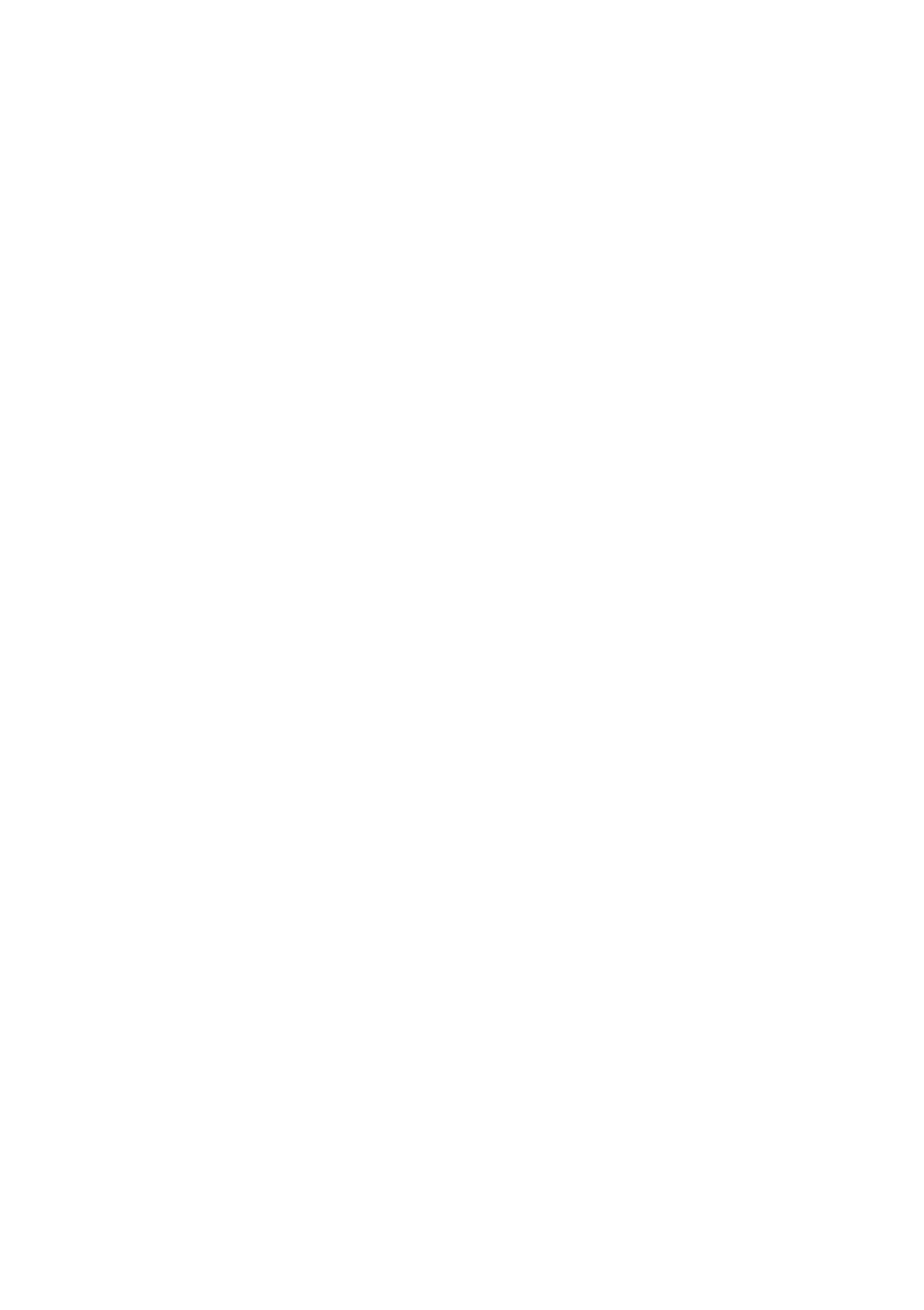# **List of Figures**

| $1.1\,$ | Schematic presentation of exact and approximate con-                                                                         | $\overline{7}$ |
|---------|------------------------------------------------------------------------------------------------------------------------------|----------------|
| 1.2     | Discrete plot of exact and approximate solutions (left)<br>and Er (right) for $f(t) = \delta(t)$                             | 45             |
| $1.3\,$ | Discrete plot of exact and approximate solutions (left)<br>and Er (right) for $f(t) = \theta(t)$                             | 45             |
| 1.4     | Discrete plot of exact and approximate solutions (left)<br>and Er (right) for $f(t) = \sin(t) \dots \dots \dots \dots \dots$ | 46             |
| $1.5\,$ | Discrete plot of exact and approximate solutions (left)<br>and Er (right) for $f(t) = \exp(t) \dots \dots \dots \dots \dots$ | 46             |
| $1.6\,$ | Discrete plot of exact and approximate solutions (left)<br>and Er (right) for $f(t) = 1 + t + t^2 + t^3$                     | -47            |
| $1.7\,$ | Discrete plot of exact and approximate solutions (left)<br>and Er (right) for $f(t) = \ln(1+t)$ 47                           |                |
| 2.1     | $\delta_\zeta$ for decreasing values of $\zeta$ .<br>93                                                                      |                |
| 2.2     |                                                                                                                              |                |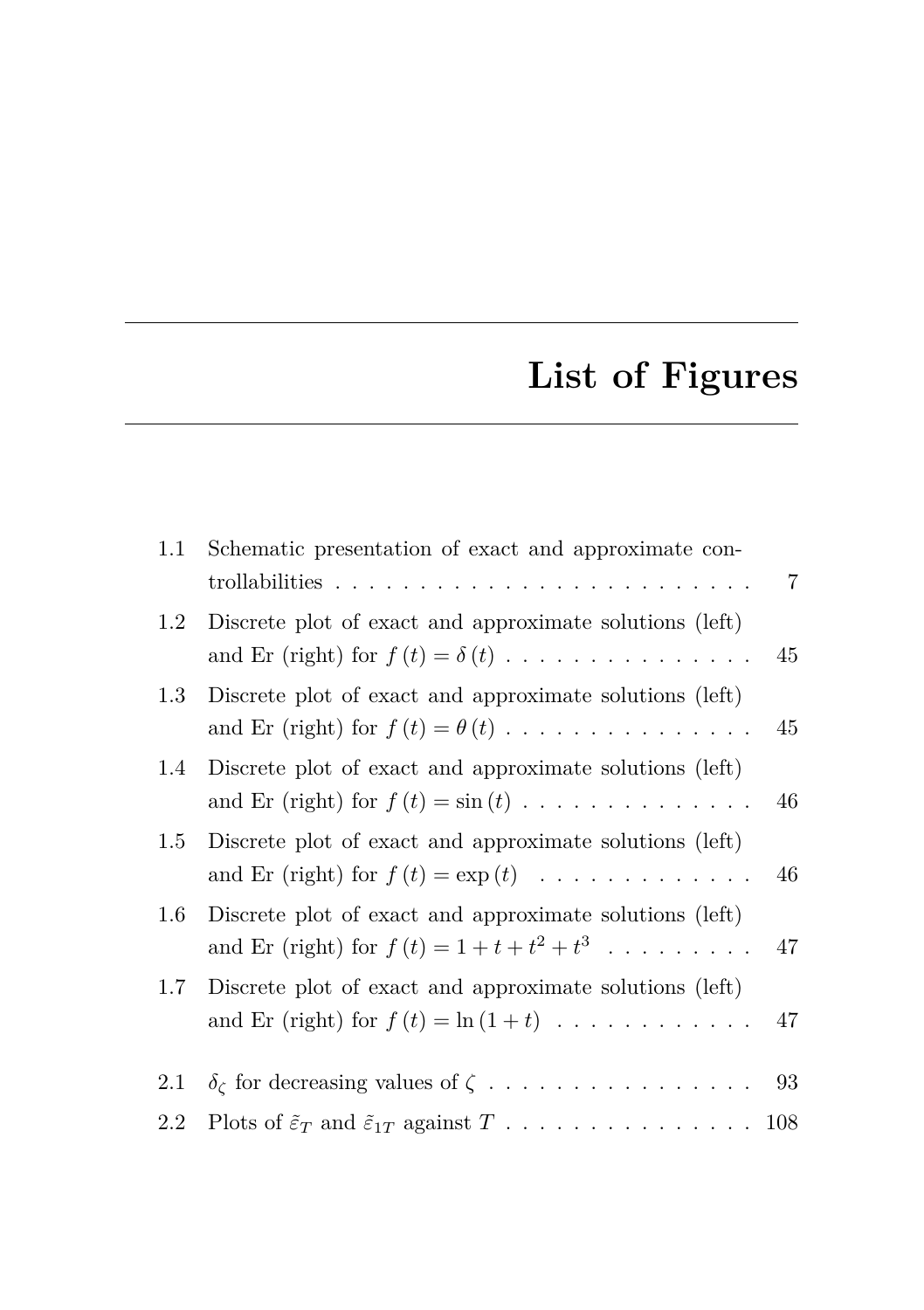#### LIST OF FIGURES

| 2.3      | Initial (left) and implemented terminal (right) distribu-<br>tions of temperature in the rod with $\chi(x) = \exp(\alpha x)$          | 119 |
|----------|---------------------------------------------------------------------------------------------------------------------------------------|-----|
| 2.4      | Implemented terminal state (left) for quasi-polynomial<br>control regime (right) with $u^o = 5 \cdot 10^{-7}$ , $m = n = 1$ .         | 119 |
| 2.5      | Implemented terminal state (left) for trigonometric con-<br>trol regime (right) with $u^o = 9 \cdot 10^{-4}$ , $m = 3$ , $n = 1$      | 120 |
| 2.6      | Implemented terminal state (left) for switching control<br>regime (right) with $u^o = 2 \cdot 10^{-5}$ , $t_1 = 25$ , $t_2 = 30$ ,    |     |
|          | $t_3 = 45, t_4 = 50, t_5 = 65, t_6 = 70$                                                                                              | 120 |
| 2.7      | Implemented terminal state (left) for the switching con-<br>trol regime $(2.73)$ (right) $\ldots \ldots \ldots \ldots \ldots \ldots$  | 121 |
| 2.8      | Implemented terminal state (left) for the switching con-                                                                              | 121 |
| 2.9      | Maximal uncontrolled displacement at $t = 0.5$ s (left)                                                                               | 122 |
| $2.10\,$ | Maximal uncontrolled axial stress at $t = 0.5$ s (left) and                                                                           | 122 |
|          | 2.11 Controlled total displacement (left) and axial stress of<br>the beam at $t = T$ : optimal stopping control                       | 123 |
|          | 2.12 Controlled total displacement (left) and axial stress of<br>the beam at $t = T$ : switching control                              | 123 |
|          | 2.13 Initial (left) and implemented terminal (right) distribu-<br>tions of temperature in the square when $u_b \equiv -10^{-4}$ . 124 |     |
|          | 2.14 Implemented terminal state (left) for quasi-polynomial<br>control regime (right) with $u^o = -10^{-5}$ , $m = 0.75$ and          |     |
|          | $n=1$                                                                                                                                 | 124 |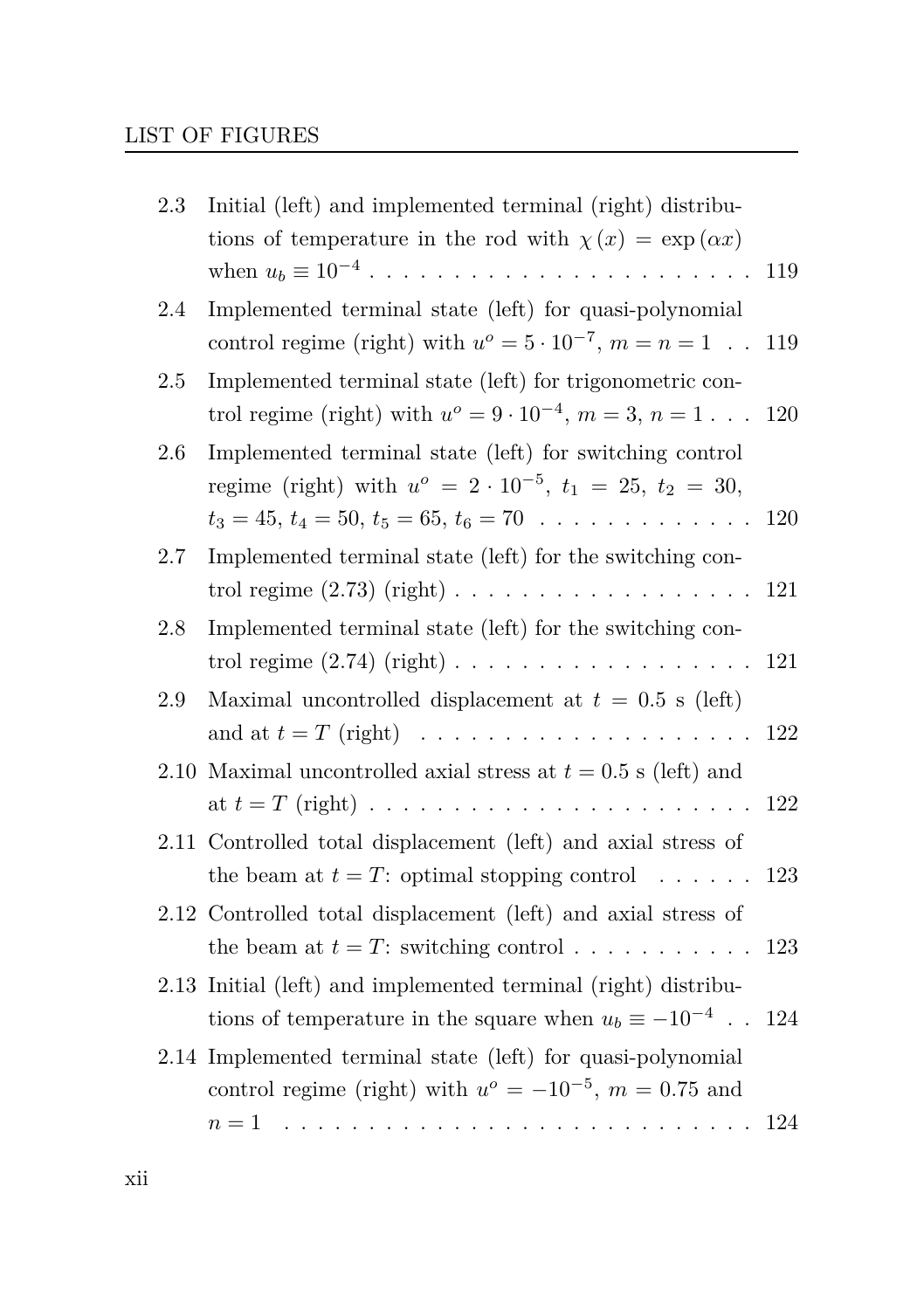|      | 2.15 Implemented terminal state (left) for trigonometric con-                 |     |
|------|-------------------------------------------------------------------------------|-----|
|      | trol regime (right) with $u^o = 10^{-4}$ , $m = 7$ and $n = 1.5$ .            | 125 |
| 3.1  | Dependence $\Delta$ (left) and I (right) against the control                  |     |
|      | time T for a constant control $u^o = w_T \dots \dots \dots$                   | 135 |
| 3.2  | Dependence of $\Delta$ (left) and I (right) against the control               |     |
|      | time T for the harmonic control with $u^o = w_T$ , $\omega = \frac{\pi}{2}$ , |     |
|      |                                                                               | 136 |
| 3.3  | Dependence of $I_n$ against the control time T for the                        |     |
|      | switching control with $t_1 = 1$ , $t_2 = 2$ , $t_3 = 3$                      | 138 |
| 3.4  | Dependence of $\Delta$ against the control time T for the                     |     |
|      |                                                                               | 139 |
| 3.5  | Dependence of $I_n$ (left) and $\Delta$ (right) against the control           |     |
|      | time $T$ for the discrete control                                             | 140 |
| 3.6  | Dependence $\Delta$ (left) and I (right) against control time                 |     |
|      | T for constant control with $\alpha = 1$                                      | 142 |
| 3.7  | Logarithmic error of approximation of $\Theta_T$ by its Fourier               |     |
|      | series expansion for $N = 50$                                                 | 150 |
| 3.8  | Absolute difference between the implemented and re-                           |     |
|      | quired terminal states (left) and the corresponding con-                      |     |
|      |                                                                               | 151 |
| 3.9  | Uncontrolled flow in the layer at $t = 10.35$                                 | 155 |
| 3.10 | Flow in the layer at $t = 9.2$ (left) and corresponding                       |     |
|      | time-harmonic control regime $(\text{right}) \dots \dots \dots \dots$         | 156 |
|      | 3.11 Flow in the layer at $t = 7.15$ (left) and corresponding                 |     |
|      | time-harmonic control regime $(right) \dots \dots \dots \dots$                | 156 |
|      | 3.12 Flow in the layer at $t = 8.5$ (left) and corresponding                  |     |
|      | impulsive control regime $(\text{right}) \dots \dots \dots \dots \dots$       | 157 |
|      |                                                                               |     |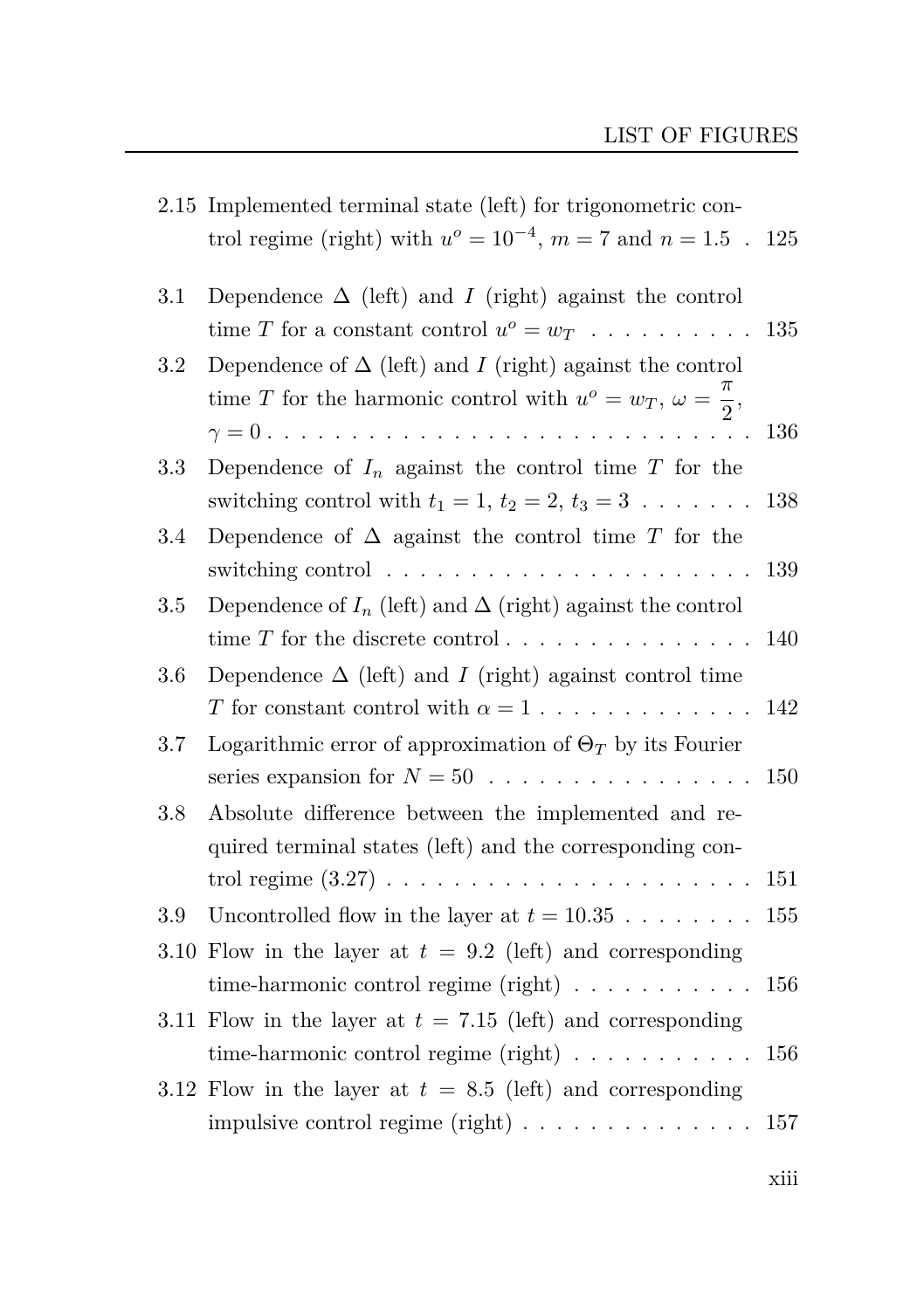3.13 Flow in the layer at  $t = 8.5$  (left) and corresponding impulsive control regime (right) . . . . . . . . . . . . . . 157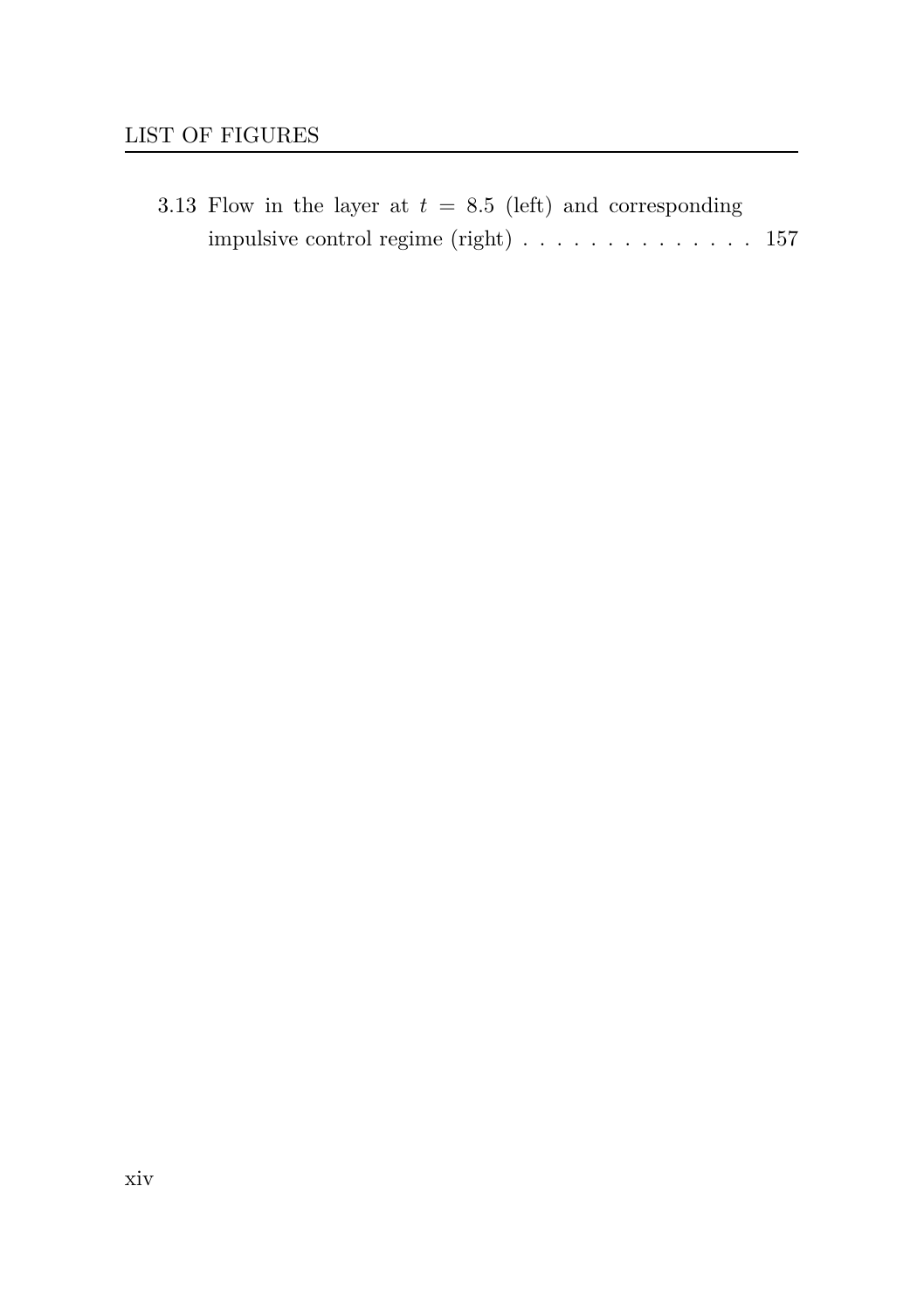## **List of Tables**

|               | 1.1 Minimal and maximal logarithmic errors of approxima-             |
|---------------|----------------------------------------------------------------------|
|               | tion for various source functions: quadratic potential $\ldots$ 44   |
|               | 2.1 Residue (2.53) for different control regimes: $\chi(x)$ =        |
|               |                                                                      |
|               | 2.2 Residue $(2.91)$ for different control regimes $\dots \dots$ 118 |
|               | 3.1 Relative error measures of approximation (3.7) for $N(w,t) =$    |
|               |                                                                      |
| $3.2^{\circ}$ | Relative error measures of approximation (3.7) for $N(w,t) =$        |
|               |                                                                      |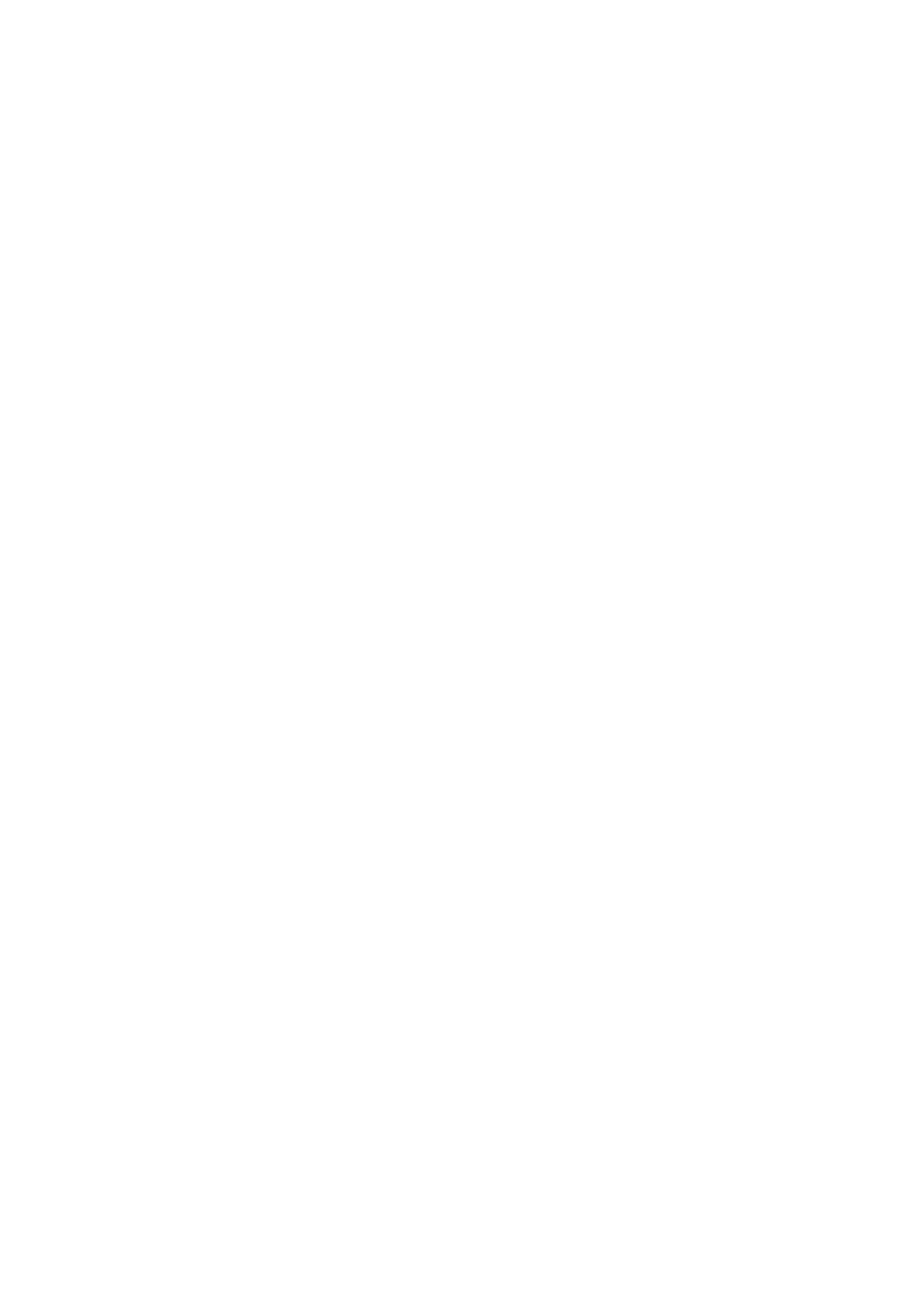### **Preface**

Controllability, i.e., the ability of a system to be transmitted from a given initial state to a required terminal state by an admissible control within a finite time, is one of the most crucial characteristics of control systems. Controllability is of two main types: exact and approximate. The choice depends on how precisely the required terminal state is implemented. The existence of powerful computers and efficient numerical tools for linear and nonlinear equations allows the exact or approximate controllability analysis to be carried out numerically even for extremely complicated systems. Such analysis can bring with it a burdensome computational cost. However, in some special cases a simplifying step can considerably speed up the analysis. Such a step, for example, could be the determination of explicit dependence between state and control functions, i.e., a solution of the state constraints. While this is to some extent possible for linear systems, for nonlinear systems it is much more complicated.

The main motivation behind presenting our work to a wider scientific community is to illustrate how efficiently the Green's function method can be applied in controllability analysis of both linear and nonlinear dynamic systems and possibly initiate new studies in this di-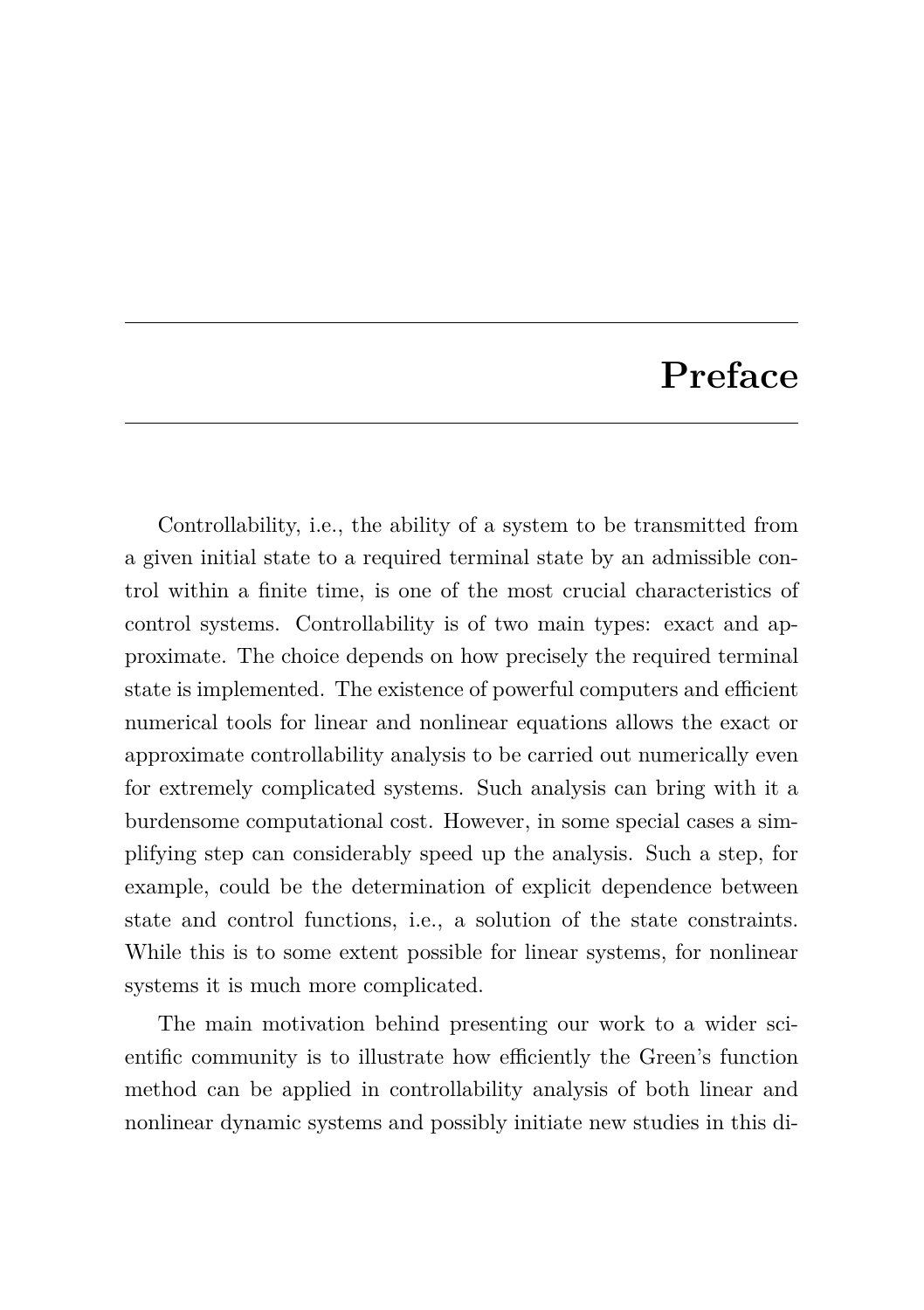#### PREFACE

rection. We illustrate this idea by a basic analysis of a few typical examples. Even though the examples were picked intuitively rather than systematically, they include some of the common issues which usually make the controllability analysis complicated: coordinate dependent material characteristics, unbounded domains, uncertainty in internal or external parameters, higher dimensions, specific non-linearities, etc. We also address the problem of determination of resolving control functions in an explicit form, which speeds up the controllability analysis further.

Generally speaking, due to, for example, modeling inaccuracies, random issues, uncertainties, etc., even by means of highly precise production technologies it is practically impossible to implement the desired state exactly. The terminal state implemented by the "best" choice of admissible control is more often "sufficiently" close to the desired state, rather than coinciding with it exactly. That is the motivation behind paying the most attention specifically to the *approximate* controllability. Nevertheless, possibilities of exact implementation of required states are shown as well.

In order to make the reading more engaging, the book is completely free of rigorous mathematical statements such as lemmas, propositions, theorems, as well as redundant long proofs, which can be found in the cited references. The focus is concentrated on the *ways* the developed approach can be applied in dealing with particular control problems. Thus, the book is mostly intended for researchers who are focused on the applications of control, as well as for engineers attempting to apply control techniques in their practice. It can also be useful for postgraduate students in mechanics, physics, engineering, applied mathematics, etc.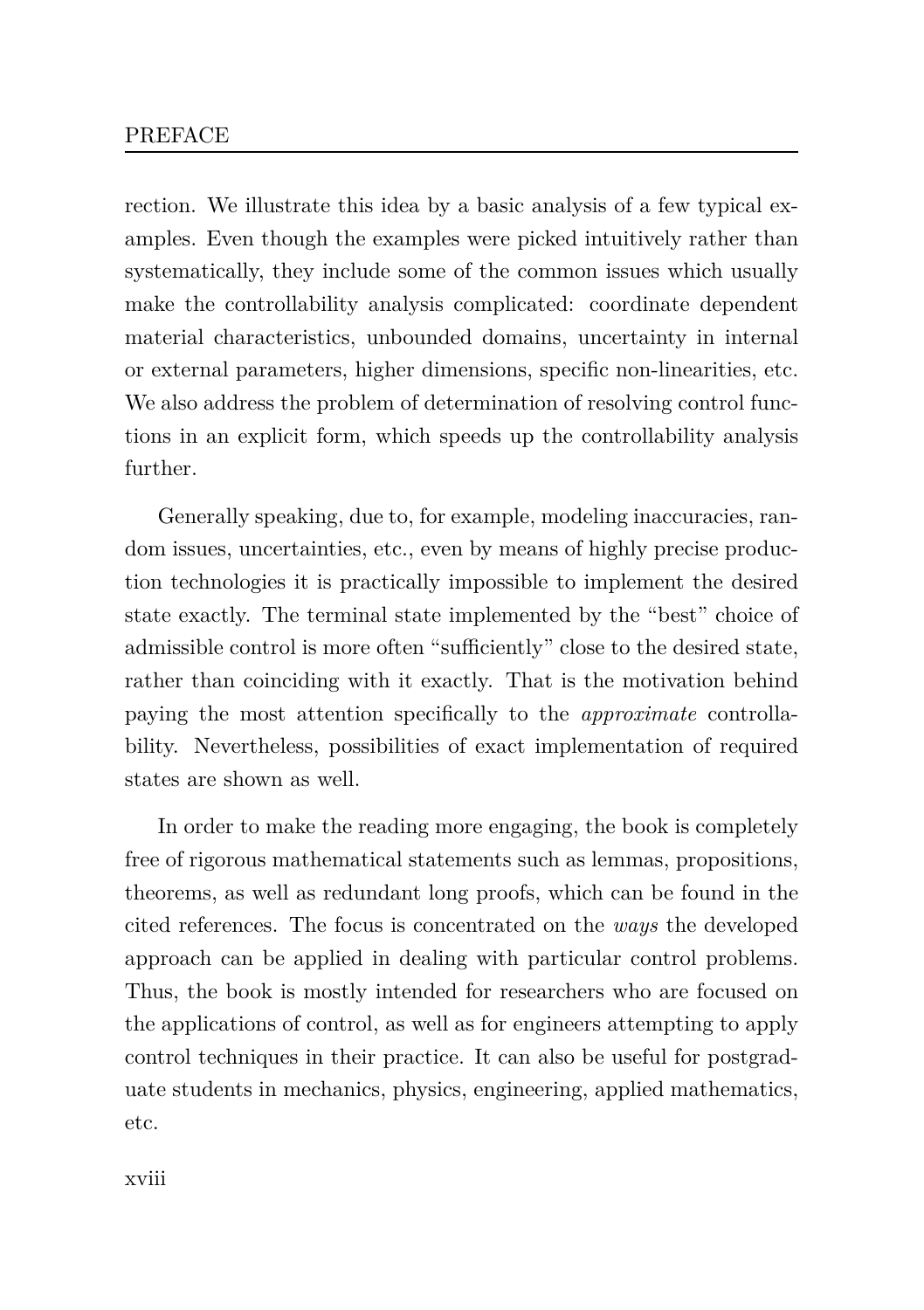Even though we study the controllability of linear and nonlinear differential equations arising in many applied areas of science, including physics, production, mechanical, aerospace, civil and chemical engineering, hydrodynamics, information processing and transfer, communications, etc., we refrain from giving specific recommendations regarding particular real-life objects, processes or phenomena. The reason is very simple: we stand on mathematical ground and look at all those systems from a mathematical viewpoint. Nevertheless, we hope that the book will capture the interest of applied scientists towards the approach which will lead to its real-life implementations.

> *Ara S. Avetisyan Asatur Zh. Khurshudyan* Yerevan, Shanghai, 2018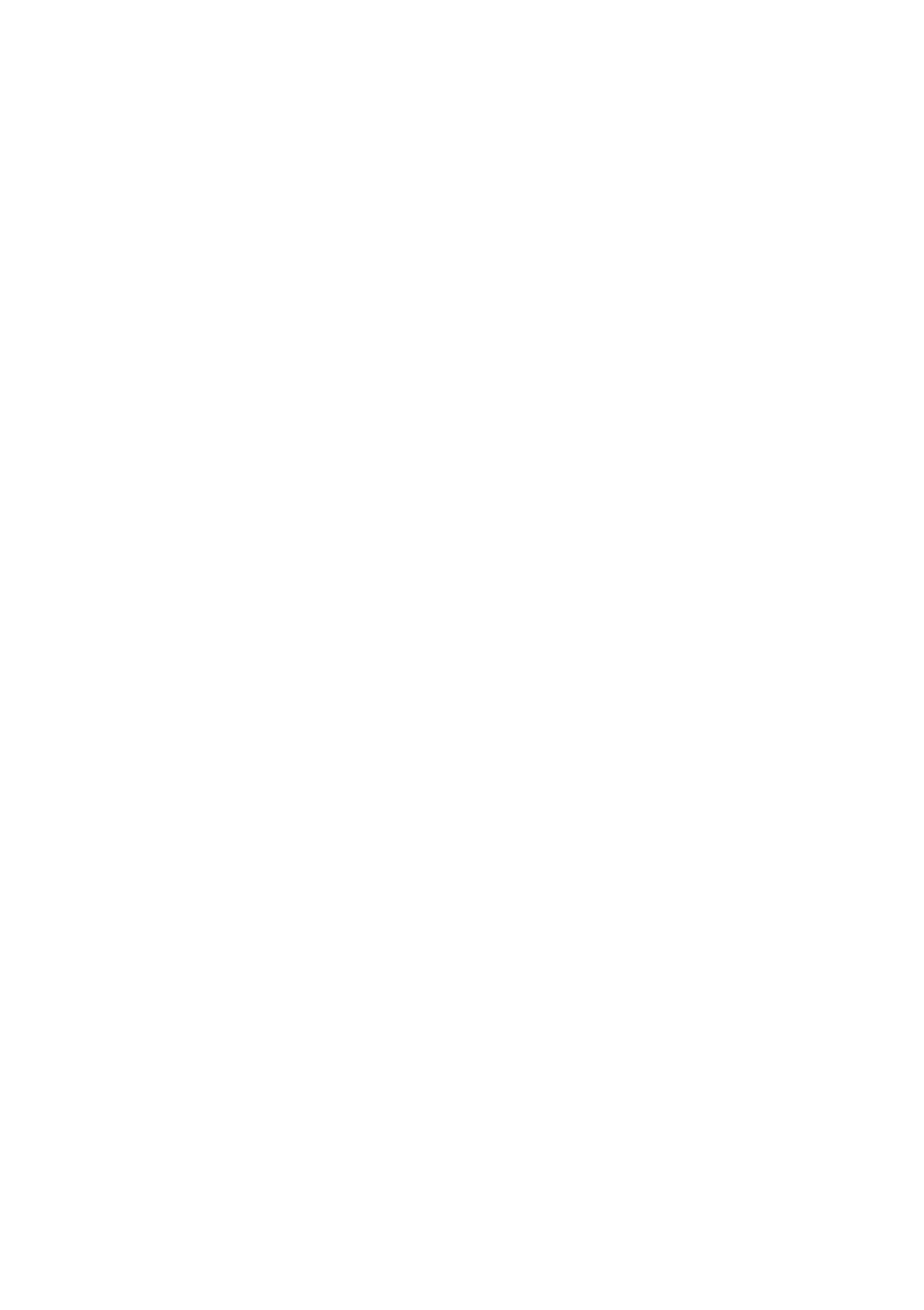## **Acknowledgements**

#### **A. A:**

I would like to acknowledge the contribution of all my teachers at Yerevan State University.

#### **As. Kh.:**

Prof. Dr. Benedikt Wirth (Univeristy of Münster) has been a brilliant role model for how a scientist should operate. Many ideas that later laid the foundations of the book arose in various discussions with Dr. Shant Arakelyan (Yerevan State University). My colleague and good fellow Dr. | H. V. Hovhannisyan | (Yerevan State University) introduced me to the powerful method of Green's function. Prof. Dr. Ed. Kh. Grigoryan (Yerevan State University) described how the Green's function method can work when other approaches fail. I am heartily grateful to them.

It would be hardly possible to write this book without the continual support and care of my wife, unceasingly helping me throughout the whole process of writing. I always admire her unwavering patience and bright mind.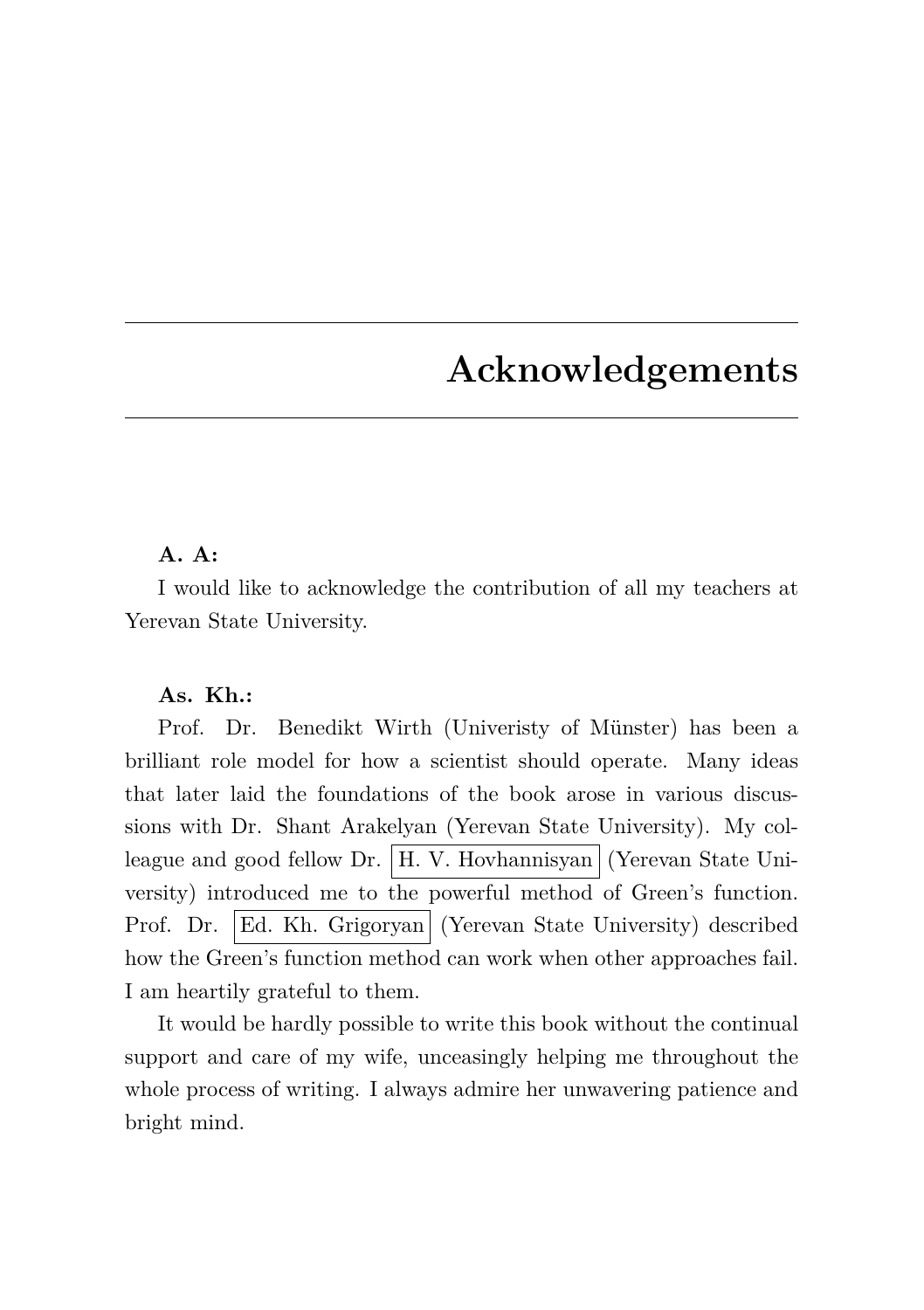#### ACKNOWLEDGEMENTS

We are thankful to Jonathan Bartlett (The Blyth Institute) for his invaluable help in careful editing of the book and for improving comments. We also express our sincere gratitude to Victoria Carruthers, the commissioning editor at the Cambridge Scholars Publishing, for her support during the preparation of this book.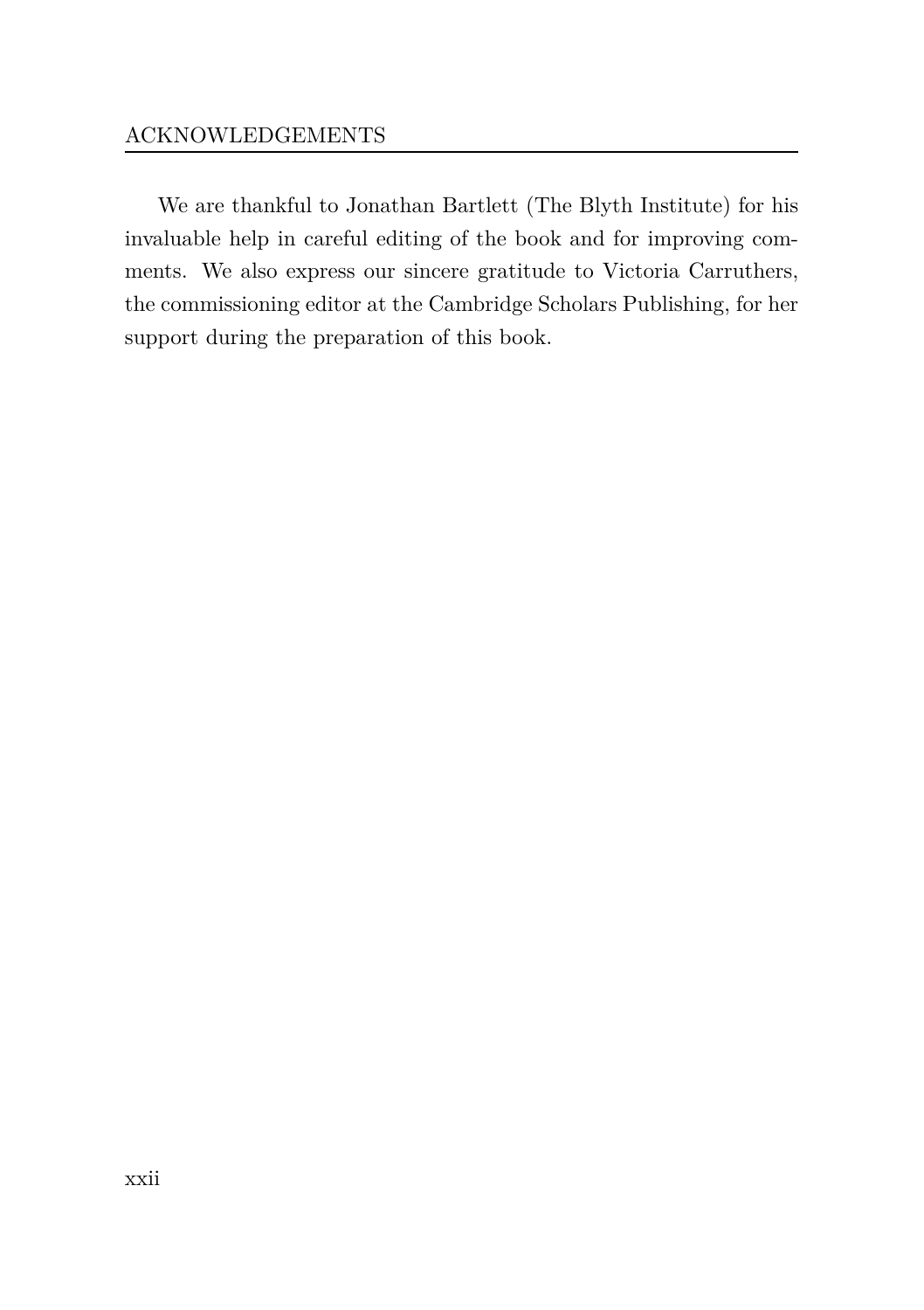## **List of Symbols**

All notations and symbols are consistent over the book. Therefore, in order to assist readers who do not engage the book linearly, the main notions, functions, and symbols occurring in the book are defined separately here.

| ${\rm Symbol}$      | Name & Definition                                 |
|---------------------|---------------------------------------------------|
| $\mathbb R$         | Real numbers                                      |
| $\mathbb{R}^+$      | Positive real numbers                             |
| N                   | Natural numbers                                   |
| m, n, k             | $m, n, k \in \mathbb{N}$                          |
| Ω                   | An open subset of $\mathbb{R}^n$                  |
| $\dot{\Omega}$      | Interior of $\Omega$                              |
| $\partial\Omega$    | Boundary of $\Omega$                              |
|                     | $\partial\Omega=\Omega\setminus\check\Omega$      |
| $\overline{\Omega}$ | Closure of $\Omega$                               |
|                     | $\overline{\Omega} = \Omega \cup \partial \Omega$ |
| $supp(\cdot)$       | Support of a function                             |
|                     | $supp(f) = \{x, f(x) \neq 0\}$                    |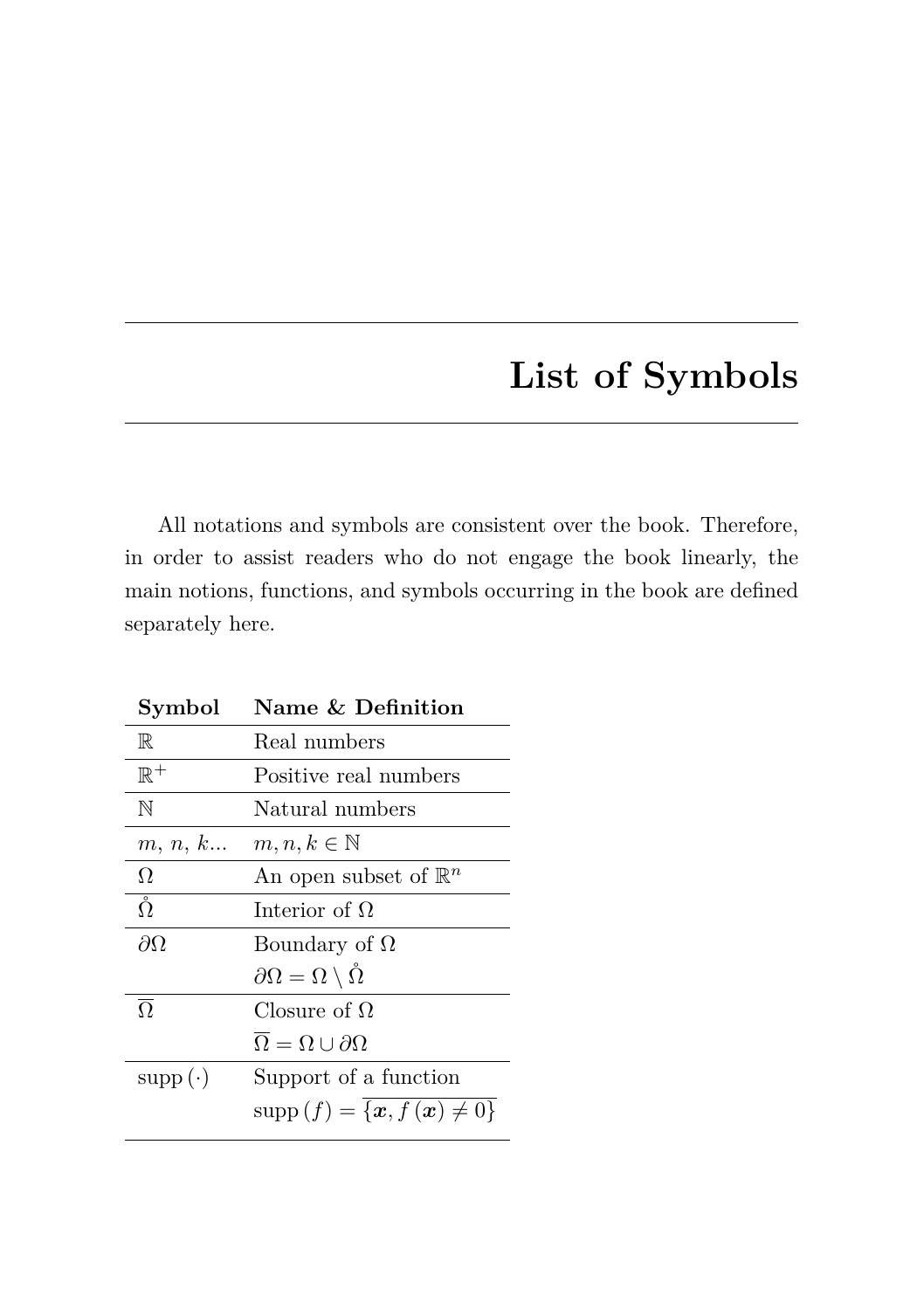| Symbol       | Name & Definition                                                                                                                                                                                                   |
|--------------|---------------------------------------------------------------------------------------------------------------------------------------------------------------------------------------------------------------------|
| $\delta$     | Dirac delta function                                                                                                                                                                                                |
|              | $\delta(x) = \begin{cases} 0, & x \neq 0, \\ \infty, & x = 0, \end{cases} \quad \int_{-\infty}^{\infty} \delta(x) dx = 1,$<br>$\int_{-\infty}^{\infty} f(x) \delta(x - \xi) dx = f(\xi) \forall \xi \in \mathbb{R}$ |
|              |                                                                                                                                                                                                                     |
| $\delta$     | Multidimensional Dirac function                                                                                                                                                                                     |
|              | $\boldsymbol{\delta}\left(\boldsymbol{x}\right)=\prod\delta\left(x_{k}\right),\,\boldsymbol{x}=\left(x_{1},\ldots,x_{n}\right)$<br>$k=1$                                                                            |
| $\delta^n_m$ | Kronecker symbol                                                                                                                                                                                                    |
|              | $\delta_m^n = \begin{cases} 1, m = n, \\ 0, m \neq n \end{cases}$                                                                                                                                                   |
| $\theta$     | Heaviside function                                                                                                                                                                                                  |
|              | $\theta(x) = \begin{cases} 1, & x > 0, \\ \frac{1}{2}, & x = 0, \\ 0, & x < 0. \end{cases}$                                                                                                                         |
|              | $\theta(x) = \int_{-\infty}^{x} \delta(\xi) d\xi$                                                                                                                                                                   |
| sign         | Sign function                                                                                                                                                                                                       |
|              |                                                                                                                                                                                                                     |
|              | sign $(x) = \begin{cases} 1, & x > 0, \\ 0, & x = 0, \\ -1, & x < 0, \end{cases}$                                                                                                                                   |
|              |                                                                                                                                                                                                                     |
|              | $sign(x) = 2\theta(x) - 1$                                                                                                                                                                                          |

xxiv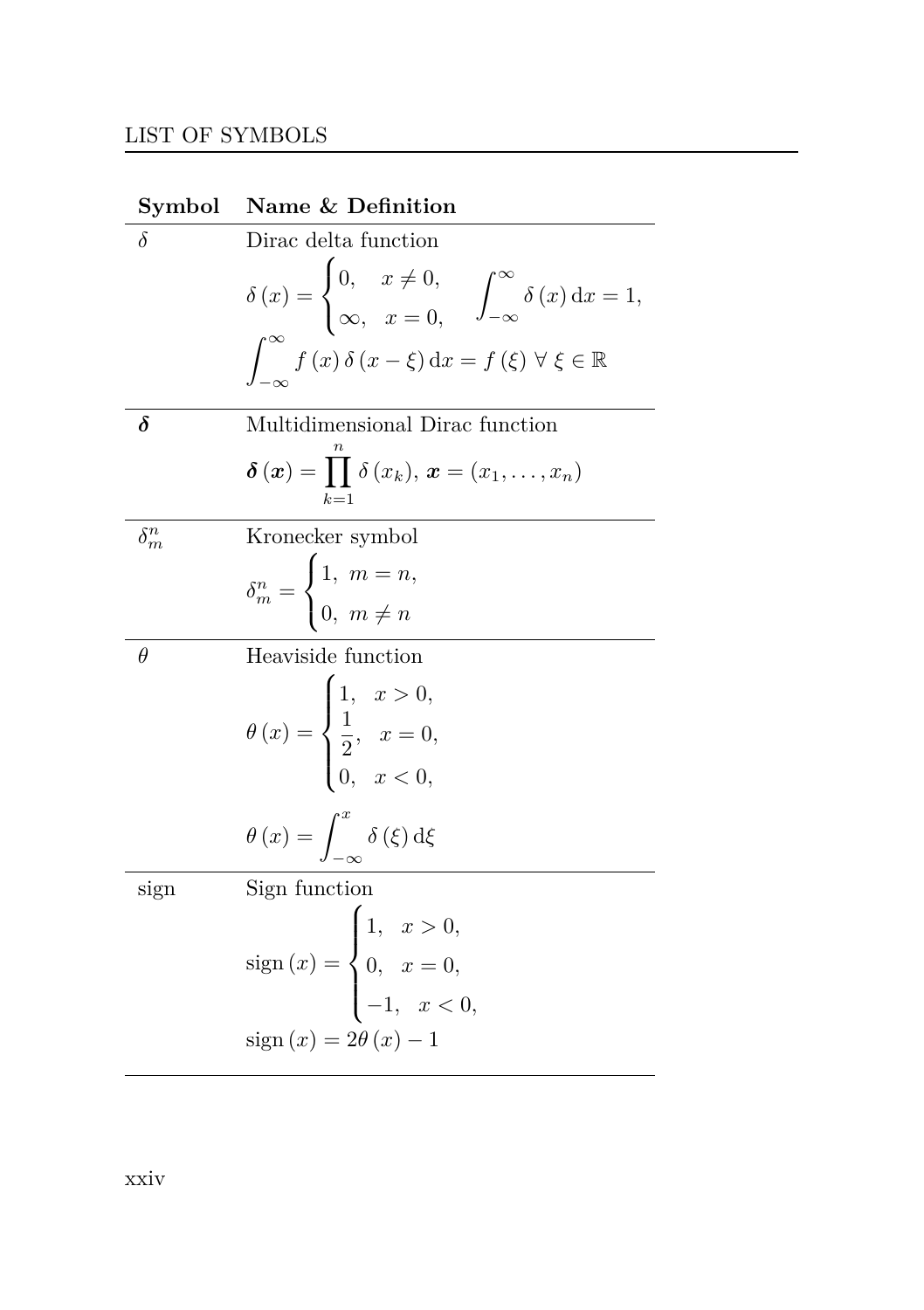| Symbol           | Name & Definition                                                                                                                                             |
|------------------|---------------------------------------------------------------------------------------------------------------------------------------------------------------|
| $\chi_{\Omega}$  | Indicator function                                                                                                                                            |
|                  | $\chi_{\Omega}(\boldsymbol{x}) = \begin{cases} 1, & \boldsymbol{x} \in \Omega, \\ 0, & \text{else,} \end{cases}$                                              |
|                  | $\chi_{[a,b]}(x) = \theta(x-a) - \theta(x-b)$                                                                                                                 |
| rect             | Rectangular function                                                                                                                                          |
|                  | $\text{rect}\left(x\right) = \begin{cases} 0, &  x  > \frac{1}{2}, \\[0.2cm] \frac{1}{2}, &  x  = \frac{1}{2}, \\[0.2cm] 1, &  x  < \frac{1}{2}, \end{cases}$ |
|                  | rect $(x) = \theta \left(\frac{1}{4} - x^2\right) = \theta \left(x + \frac{1}{2}\right) - \theta \left(x - \frac{1}{2}\right)$                                |
| erf              | Gauss error function                                                                                                                                          |
|                  | erf $(x) = \frac{2}{\sqrt{\pi}} \int_0^x \exp[-\xi^2] d\xi$                                                                                                   |
| $\boldsymbol{x}$ | State Variable                                                                                                                                                |
|                  | $\bm{x}\in\Omega$                                                                                                                                             |
| t                | Time                                                                                                                                                          |
|                  | $t\in\mathbb{R}^+$                                                                                                                                            |
| $\boldsymbol{w}$ | State function                                                                                                                                                |
|                  | $\boldsymbol{w}:\Omega\times\mathbb{R}^+\to\mathbb{R}^m$                                                                                                      |
| W                | State space                                                                                                                                                   |
|                  | Appropriate Hilbert space                                                                                                                                     |
| $w_0$            | Initial state                                                                                                                                                 |
|                  | $\bm{w}_0:\Omega\to\mathbb{R}^m$                                                                                                                              |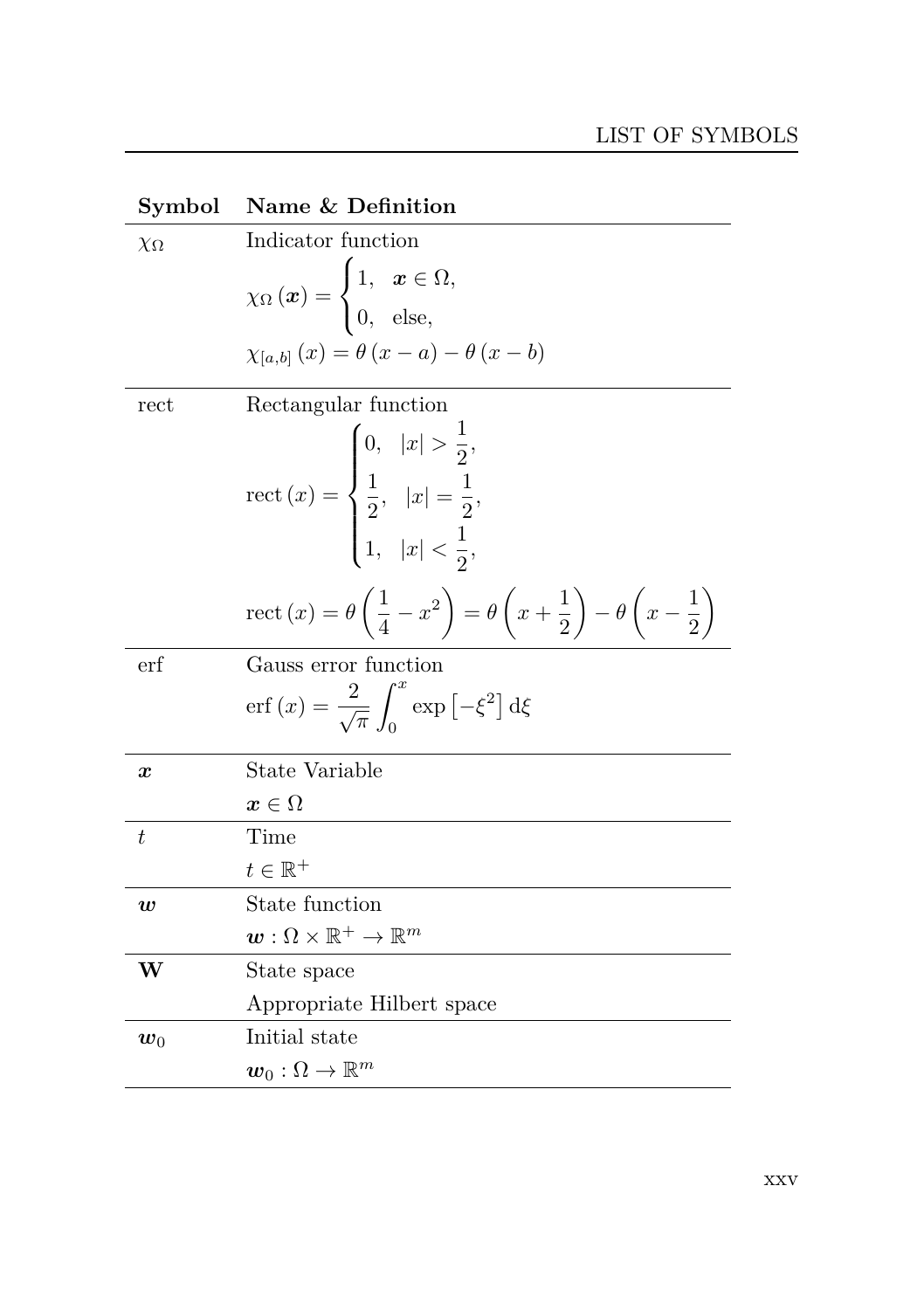| Symbol                                 | Name & Definition                                                                                                                                                                                      |
|----------------------------------------|--------------------------------------------------------------------------------------------------------------------------------------------------------------------------------------------------------|
| $w_T$                                  | Required terminal state                                                                                                                                                                                |
|                                        | $\bm{w}_T:\Omega\to\mathbb{R}^m$                                                                                                                                                                       |
| $\overline{\textbf{W}}$                | Restriction of $W$ for fixed $t$                                                                                                                                                                       |
|                                        | Corresponding Hilbert space: $w_0, w_T \in W$                                                                                                                                                          |
| $  \cdot  _{\overline{\mathbf{W}}}$    | Norm in $W$                                                                                                                                                                                            |
| $\boldsymbol{u}$                       | Distributed control                                                                                                                                                                                    |
|                                        | $\boldsymbol{u}:\mathbb{R}^+\rightarrow\mathbb{R}^k$                                                                                                                                                   |
| U                                      | Distributed control space                                                                                                                                                                              |
|                                        | Appropriate Hilbert space                                                                                                                                                                              |
| $\boldsymbol{u}_b$                     | Boundary control                                                                                                                                                                                       |
|                                        | $\boldsymbol{u}_b:\mathbb{R}^+\rightarrow\mathbb{R}^m$                                                                                                                                                 |
| $\mathbf{U}_b$                         | Boundary control space                                                                                                                                                                                 |
|                                        | Appropriate Hilbert space                                                                                                                                                                              |
| $\mathcal{U}$                          | Set of admissible controls                                                                                                                                                                             |
|                                        | $\mathcal{U} = {\boldsymbol{u} \in \mathbf{U},   \mathbf{u}   \leq \epsilon, \text{ o.p.c.}}$                                                                                                          |
|                                        |                                                                                                                                                                                                        |
| $\mathcal{U}_{res}$                    | Set of resolving controls                                                                                                                                                                              |
|                                        | External influence                                                                                                                                                                                     |
|                                        | $\boldsymbol{f}: \mathcal{U} \times \Omega \times \mathbb{R}^+ \rightarrow \mathbb{R}^m$                                                                                                               |
| F                                      | Influence space                                                                                                                                                                                        |
|                                        | Appropriate Hilbert space                                                                                                                                                                              |
| $L^1$                                  | $L^1$ space                                                                                                                                                                                            |
|                                        | $L^1\left(\Omega\right) = \left\{\boldsymbol{f}: \Omega \rightarrow \mathbb{R}^m, \ \ \int_{\Omega} \left \boldsymbol{f}\left(\boldsymbol{x}\right)\right  \mathrm{d} \boldsymbol{x} < \infty\right\}$ |
| $\left\Vert \cdot\right\Vert _{L^{1}}$ | $L^1$ -norm                                                                                                                                                                                            |
|                                        | $  \boldsymbol{f}  _{L^1(\Omega)} = \int_{\Omega}  \boldsymbol{f}(\boldsymbol{x})  \, \mathrm{d}\boldsymbol{x}$                                                                                        |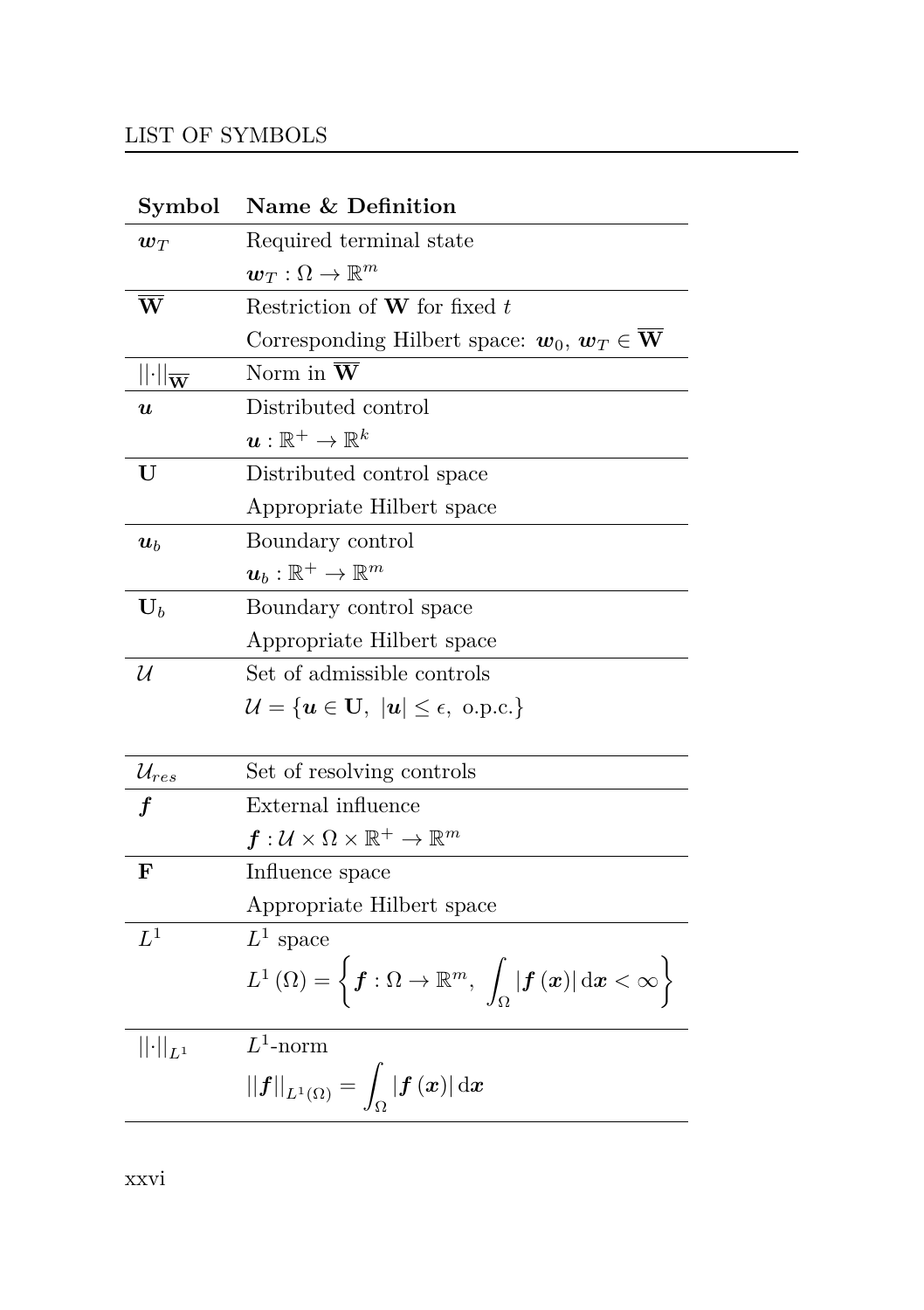| Symbol                                       | Name & Definition                                                                                                                                                                                                                                         |
|----------------------------------------------|-----------------------------------------------------------------------------------------------------------------------------------------------------------------------------------------------------------------------------------------------------------|
| $L^1_{loc}$                                  | $L^1_{loc}$ space                                                                                                                                                                                                                                         |
|                                              | $L^1_{loc}\left(\Omega \right)=\left\{ \boldsymbol{f}:\Omega \rightarrow \mathbb{R}^m,\,\,\int_{\Omega }\left \boldsymbol{f}\left(\boldsymbol{x}\right) \boldsymbol{\varphi }\left(\boldsymbol{x}\right)\right  \mathrm{d}\boldsymbol{x}<\infty \right\}$ |
|                                              | for each infinitely differentiable function                                                                                                                                                                                                               |
|                                              | $\varphi : \Omega \to \mathbb{R}^m$ with supp $(\varphi) \subseteq \Omega$                                                                                                                                                                                |
| $L^2$                                        | $L^2$ space                                                                                                                                                                                                                                               |
|                                              | $L^2\left(\Omega\right)=\left\{\boldsymbol{f}:\Omega\rightarrow\mathbb{R}^m,\ \left[\,\int_\Omega\left \boldsymbol{f}\left(\boldsymbol{x}\right)\right ^2\mathrm{d}\boldsymbol{x}\right]^{\frac{1}{2}}<\infty\right\}$                                    |
| $\left\Vert \cdot\right\Vert _{L^{2}}$       | $L^2$ -norm                                                                                                                                                                                                                                               |
|                                              | $  \textbf{\textit{f}}  _{L^{2}(\Omega)}=\bigg \int_{\Omega} \textbf{\textit{f}}\,(\textbf{\textit{x}}) ^{2}\,\mathrm{d}\textbf{\textit{x}}\bigg ^{2}.$                                                                                                   |
| $L^2_{\nu}$                                  | Weighted $L^2$ space                                                                                                                                                                                                                                      |
|                                              | $L^2_{\nu}(\Omega) = \left\{ \boldsymbol{f}:\Omega\to\mathbb{R}^m,\; \left[\int_{\Omega} \left \boldsymbol{f}\left(\boldsymbol{x}\right)\right ^2 \nu\left(\boldsymbol{x}\right) \mathrm{d} \boldsymbol{x}\right]^{\frac{1}{2}} < \infty \right\}$        |
| $\left\Vert \cdot\right\Vert _{L_{\nu}^{2}}$ | Weighted $L^2$ -norm                                                                                                                                                                                                                                      |
|                                              | $  f  _{L^2_{\nu}(\Omega)} = \left  \int_{\Omega}  f(x) ^2 \nu(x) dx \right ^{\frac{1}{2}}$                                                                                                                                                               |
| $L^{\infty}$                                 | $L^{\infty}$ space                                                                                                                                                                                                                                        |
|                                              | $L^{\infty}(\Omega) = \left\{ \boldsymbol{f} : \Omega \to \mathbb{R}^m, \ \sup_{\boldsymbol{x} \in \Omega}  \boldsymbol{f}(\boldsymbol{x})  < \infty \right\}$                                                                                            |
| $\left\Vert \cdot\right\Vert _{L^{\infty}}$  | $L^{\infty}$ or sup-norm                                                                                                                                                                                                                                  |
|                                              | $  f  _{L^{\infty}(\Omega)} = \sup_{x \in \Omega}  f(x) $                                                                                                                                                                                                 |
| ${\cal D}$                                   | State operator                                                                                                                                                                                                                                            |
|                                              | $\mathcal{D}:\mathbf{W}\rightarrow\mathbf{F}$                                                                                                                                                                                                             |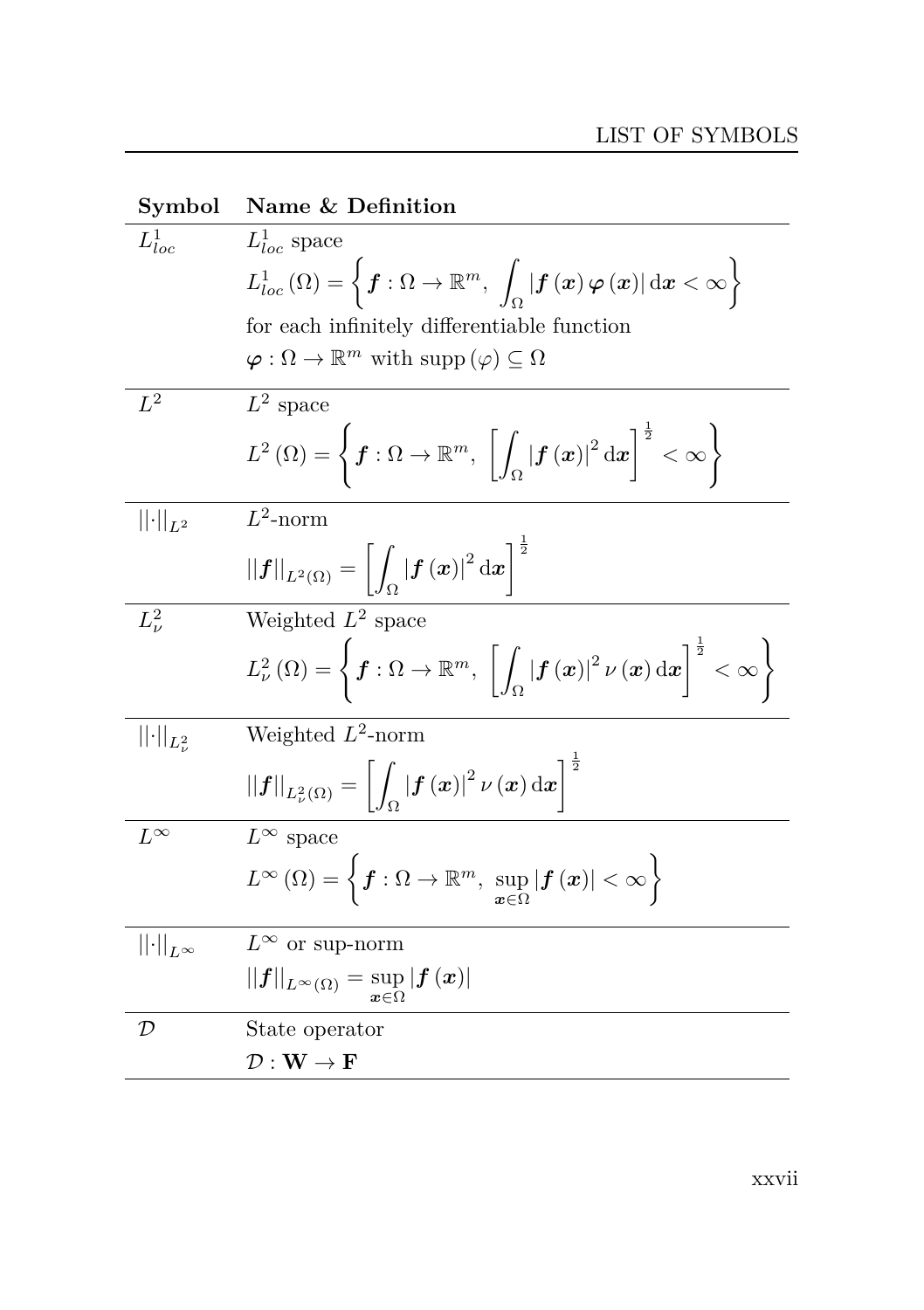| Symbol              | Name & Definition                                                                                            |
|---------------------|--------------------------------------------------------------------------------------------------------------|
| ĸ                   | Boundary operator                                                                                            |
|                     | $\mathcal{B}:\mathbf{W}\to\mathbf{U}_h$                                                                      |
| T.                  | Operator of initial conditions                                                                               |
|                     | $\mathcal{T} \cdot \mathbf{W} \rightarrow \mathbf{W}$                                                        |
| $\tau$              | Operator of terminal conditions                                                                              |
|                     | $\mathcal{T}: \mathbf{W} \to \mathbf{W}$                                                                     |
| $\mathcal{R}_T$     | Residue                                                                                                      |
|                     | $\mathcal{R}_T(u) =   \mathcal{T}[w] - w_T  _{\overline{\mathbf{W}}}$                                        |
| Л                   | Laplace operator                                                                                             |
|                     | $\Delta \boldsymbol{w} = \sum^n \frac{\partial^2 \boldsymbol{w}\left(\boldsymbol{x}\right)}{\partial x_i^2}$ |
| $\vert \cdot \vert$ | Euclidean norm                                                                                               |
|                     | $ \mathbf{x}  = \sqrt{\sum_{k=1}^{n} x_k^2}$ for $\mathbf{x} \in \mathbb{R}^n$                               |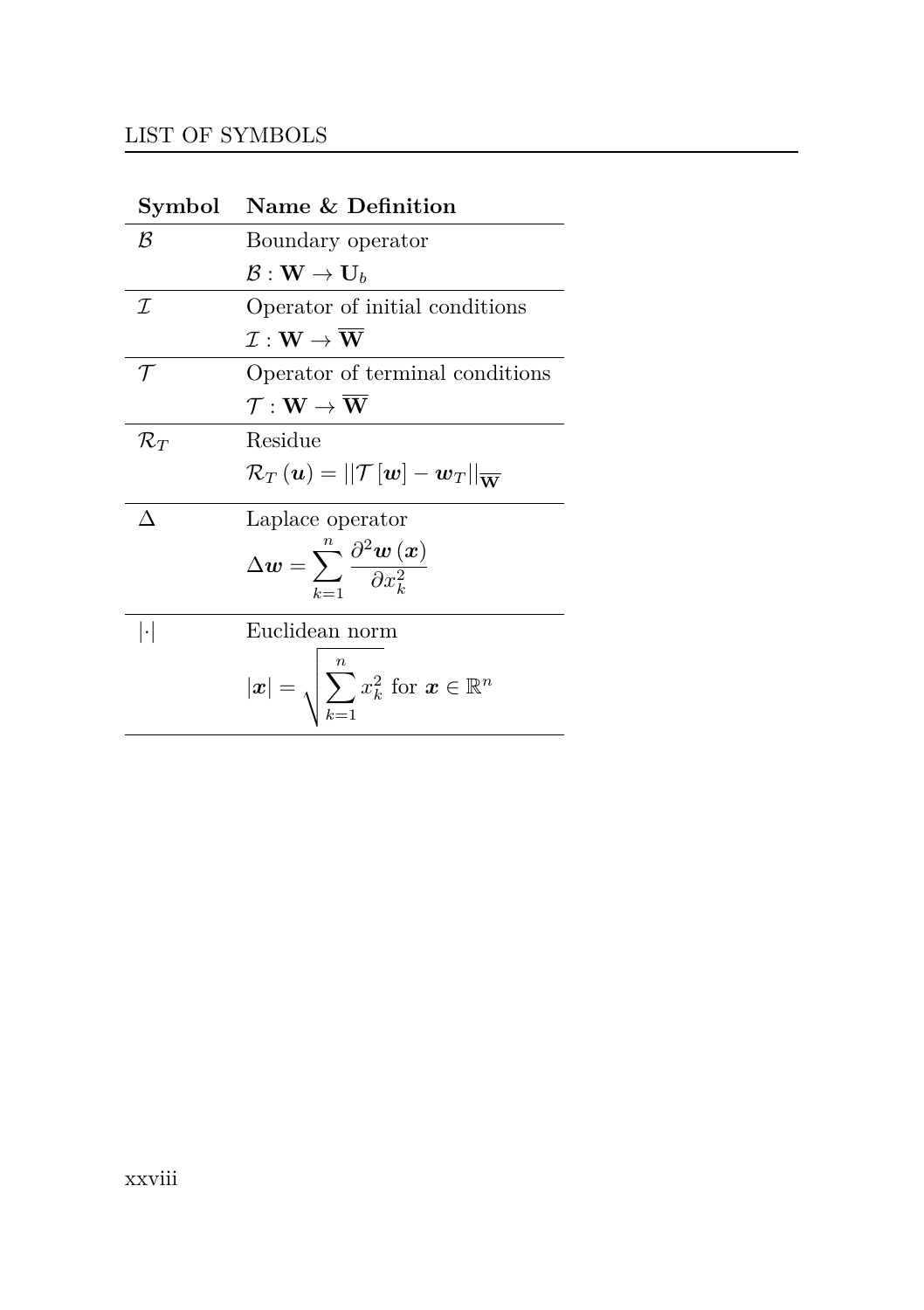### **Introduction**

*"Everything must be made as simple as possible. But not simpler."*

– Albert Einstein

This introductory chapter begins by laying out the main concepts and problems the book is dealing with (Section 1.1), and then proceeds to the mathematical foundations of the solution technique including the description of the Green's function method for both linear and nonlinear systems (Sections 1.2 and 1.3). The technique itself is then described in detail in Section 1.4. The goal for the chapter is to set out the issues in an understandable manner for researchers without special mathematical training (especially for engineers and applied scientists) so it is bereft of mathematical formalism.

All the notations that are not common or well-known are explained within the text directly after being used.